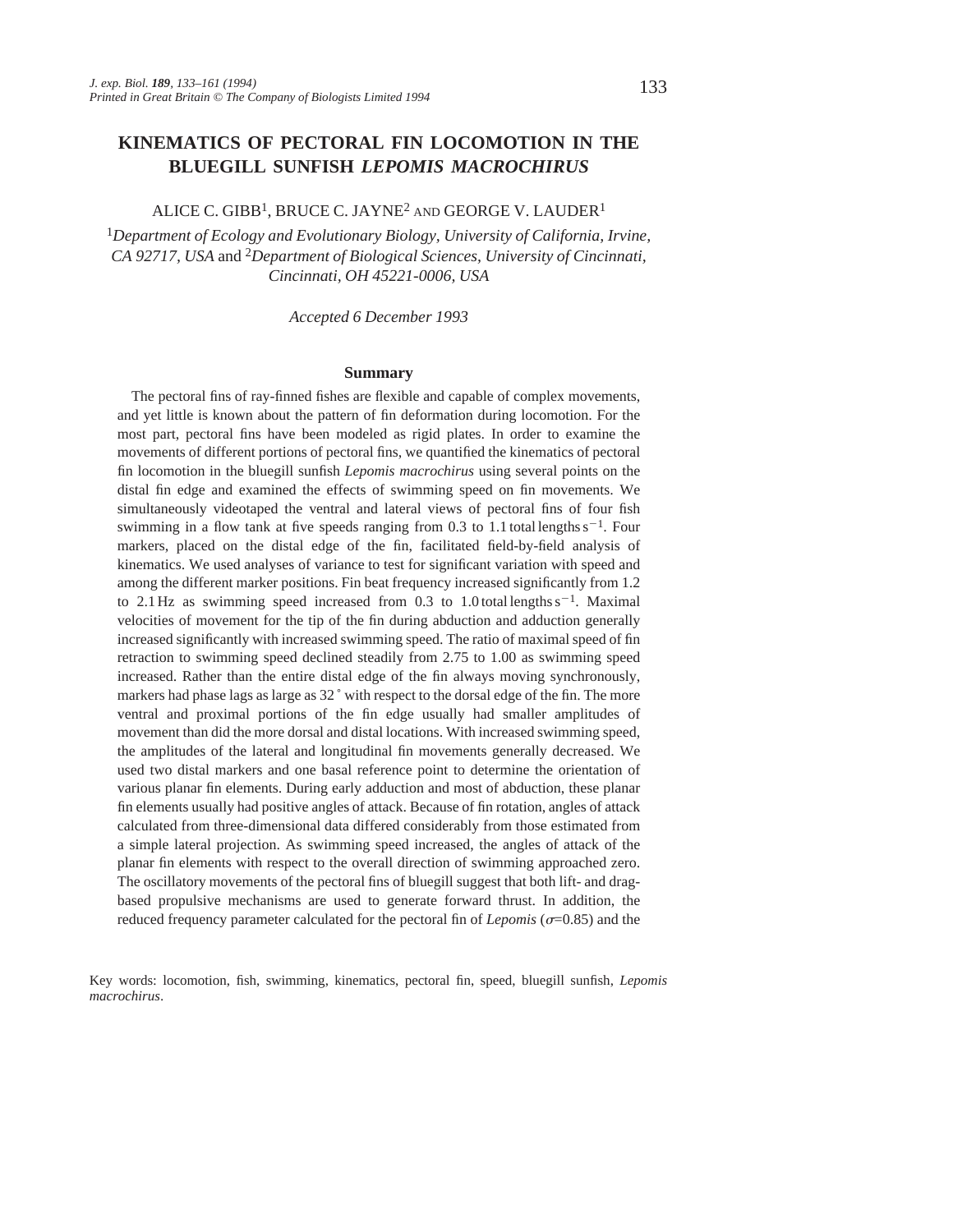Reynolds number of  $5\times10^3$  indicate that acceleration reaction forces may contribute significantly to thrust production and to the total force balance on the fin.

### **Introduction**

Pectoral fin swimming is one of the most important modes of locomotion for ray-finned fishes. In addition to being the primary mode of locomotion for several large families of teleost fishes (Lindsey, 1978), it is used by most ray-finned species for maneuvering and swimming at low speeds. Despite the critical importance of this method of locomotion to fishes, most research on fish locomotion has focused on caudal fin and body swimming. Only a handful of investigators (Webb, 1973; Blake, 1979, 1980; Geerlink, 1983, 1989; Archer and Johnston, 1989) have described fin movements during pectoral fin swimming.

Webb and Blake (1985), in a review of fish locomotion, suggested that oscillating locomotor movements of fish pectoral fins involve primarily either a drag-based or a liftbased mechanism to produce thrust. During drag-based propulsion, the fin is pulled posteriorly through the water like a paddle, with its surface perpendicular to the direction of movement. Lift-based pectoral fin propulsors may use their fins as wings with predominantly dorso-ventral movements and a fin surface oriented obliquely with respect to movement (Webb and Blake, 1985). In addition to lift- and drag-based mechanisms, the acceleration reaction is another mechanism which may contribute to forward thrust during pectoral fin locomotion (Daniel, 1984; Daniel and Webb, 1987; Webb, 1988). The acceleration reaction is force generated by resistance of the fluid surrounding the fin in response to changes in velocity of the fin. The acceleration reaction is especially important during periods of unsteady flow (Daniel, 1984).

Most of the work examining the mechanisms of thrust production during pectoral fin locomotion has been theoretical (Blake, 1979, 1980). Blake (1979, 1980) and Webb (1973, 1975) have provided the most comprehensive kinematic data available, but there is still a lack of certain kinematic information that is critical for understanding the mechanisms of fin-based propulsion. For example, because the displacements and velocities of discrete points along the trailing edge of the fin have not been determined, it is unclear to what extent a fin may function as a rigid paddle. Furthermore, the relative amounts of dorso-ventral and antero-posterior movement during pectoral fin locomotion have not yet been quantified, and there are no data describing the relative contributions of each of the orthogonal displacements to the overall fin movement. Determining whether fish use lift- or drag-based propulsion during pectoral fin locomotion has been difficult.

The effects of speed on pectoral fin movements have also received little attention (for an exception, see Webb, 1973). Most tetrapods change limb kinematics when changing from a walk to a run (Hildebrand, 1985). Similarly, fish that swim using their pectoral fins may change the pattern of fin movement as speed increases. Fish in the family Embiotocidae may use a different fin movement pattern at different swimming speeds (Webb, 1973), but no data are available for more generalized teleosts.

Visualizing the edges of the pectoral fin has been a significant technical problem in previous studies. The combination of the membranous nature of the fin and the lack of contrast between the fish's body and its pectoral fins makes observing movements of the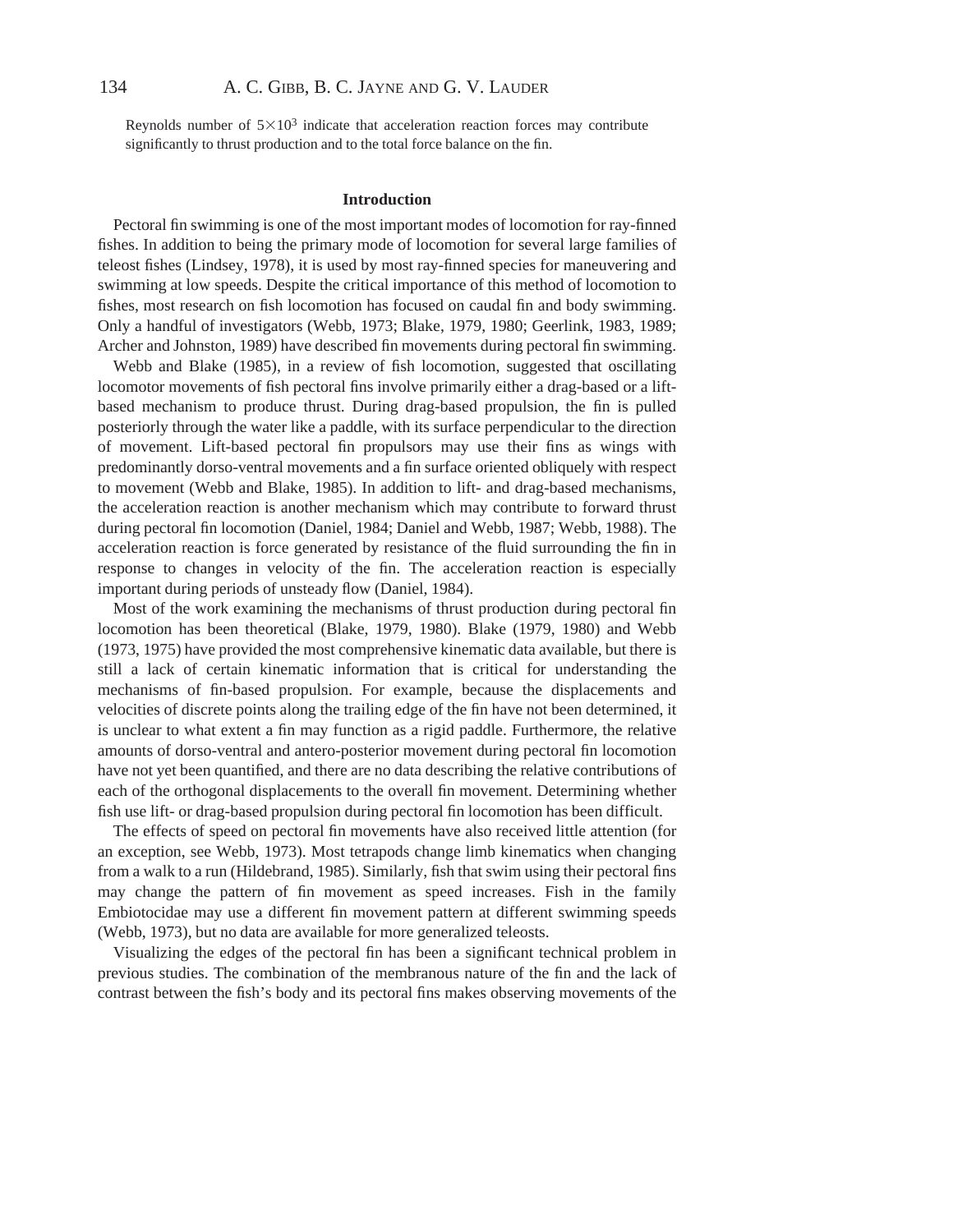pectoral fin from a lateral view difficult. Most studies have concentrated on a ventral view of pectoral fin locomotion, and three-dimensional calculations of displacement have been difficult if not impossible. To overcome some of these shortcomings, we employed a marking technique for the distal edge of the pectoral fin.

The aims of this study were to describe the movements of the pectoral fins during locomotion in both lateral and ventral view (allowing a three-dimensional analysis) and to examine the effects of changes in speed on fin kinematics. In addition, to evaluate whether bluegill sunfish use a lift, drag or acceleration reaction-based mechanism of pectoral fin propulsion, we examined movements of the fin with respect to fluid flow to determine whether fin movements conformed to *a priori* hydrodynamic expectations for these locomotor modes (Daniel, 1984; Webb and Blake, 1985).

### **Materials and methods**

### *Animals*

Bluegill sunfish (*Lepomis macrochirus* Rafinesque) were chosen for their relatively generalized body and fin shapes (compared with fish that are specialized for anguilliform or labriform swimming, for example) and because of their propensity to swim using their pectoral fins at low speeds. Fish were collected from fish ponds near Fresno, California, held in freshwater aquaria at 20 °C, and fed earthworms twice weekly. We selected individuals of similar length in order to minimize size effects. Morphological variables for the four individuals used in this study are summarized in Table 1.

# *Experimental protocol*

Five swimming speeds were examined: 0.3, 0.5, 0.75, 1.0 and 1.1 total lengths per second ( $TL s^{-1}$ ). These speeds were chosen because they represent the range of speeds over which bluegill use their pectoral fins for locomotion. At speeds greater than  $1.1$  TL s<sup>-1</sup>, bluegill begin to use body and caudal fin locomotion in addition to, or in place of, pectoral fin locomotion. Each individual used in the study was filmed swimming at all five speeds. For all individuals, four consecutive fin beats were analyzed at each speed.

Bluegill were filmed swimming in a flow tank using a NAC two-camera high-speed video system at 200 fields per second. The flow tank contained approximately 1000 l of fresh water and had a working area 45 cm long  $\times$  18 cm wide  $\times$  18 cm high. Flow speed was controlled by a variable-speed motor attached to a propeller. The fish were filmed from the lateral view through a camera positioned perpendicular to the side of the flow tank. Fish were also filmed simultaneously from the ventral view using a front-surface mirror mounted at an angle to the bottom of the working section.

Before the fish were filmed swimming, four points on the distal edge of the pectoral fin were marked to facilitate motion analysis. Fish were anesthetized using tricaine methanesulfonate, and small black plastic markers (approximately  $0.2 \text{ cm} \times 0.3 \text{ cm}$ ) were attached to the left pectoral fin at the most dorsal, most ventral and two intermediate locations on the distal edge of the fin (Fig. 1) using cyanoacrylate adhesive glue. The fish were then returned to the flow tank and allowed to recuperate from the anesthesia for at least 1 h before they were filmed.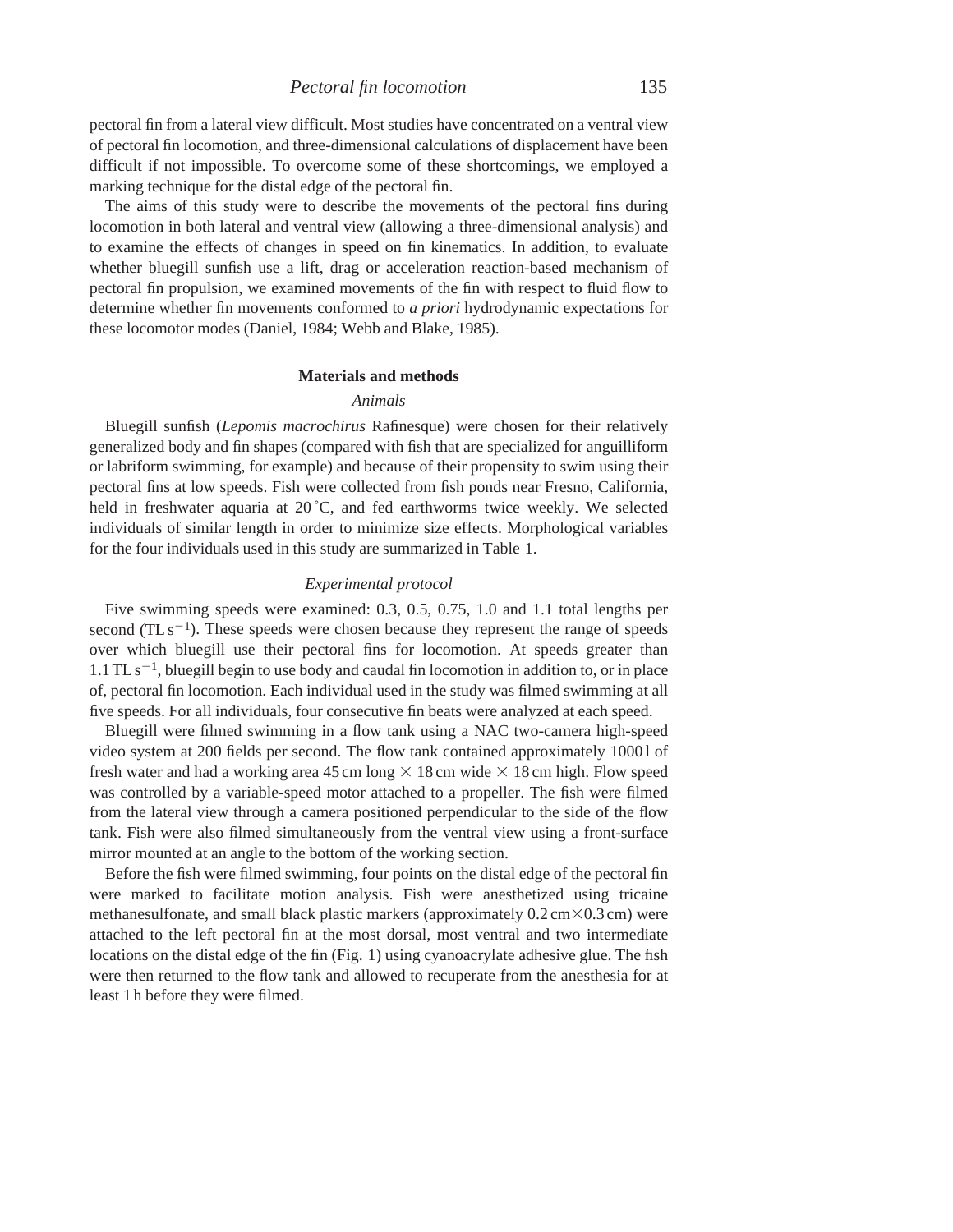|                 |                     |                 |                            |                                                                                  | Distance to marker from fin base |                  |                                             |                        |             |
|-----------------|---------------------|-----------------|----------------------------|----------------------------------------------------------------------------------|----------------------------------|------------------|---------------------------------------------|------------------------|-------------|
| Mass            | <b>Total</b> length | Standard length | Fin area                   |                                                                                  | $\binom{cm}{ }$                  |                  |                                             | Ray number with marker |             |
|                 | $\binom{m}{n}$      | $\binom{cm}{ }$ | $\left(\text{cm}^2\right)$ |                                                                                  | 3 <sup>2</sup>                   |                  |                                             |                        |             |
|                 | 18.07               | 14.81           |                            |                                                                                  | 3.90                             | 3.09             |                                             |                        |             |
|                 |                     | 14.86<br>14.99  |                            |                                                                                  |                                  |                  | $\begin{array}{c} 2.13 \\ 1.88 \end{array}$ |                        |             |
| $\overline{05}$ | 17.72               |                 | 6.49<br>5.95<br>6.03       | $4.\overline{31}$<br>$4.\overline{18}$<br>$4.\overline{18}$<br>$4.\overline{18}$ | $3.55$<br>$3.50$                 | $2.53$<br>$2.52$ | 1.77                                        |                        | $\supseteq$ |
|                 | 18.03               | 15.04           |                            |                                                                                  |                                  | 2.55             | 1.92                                        |                        | $\subseteq$ |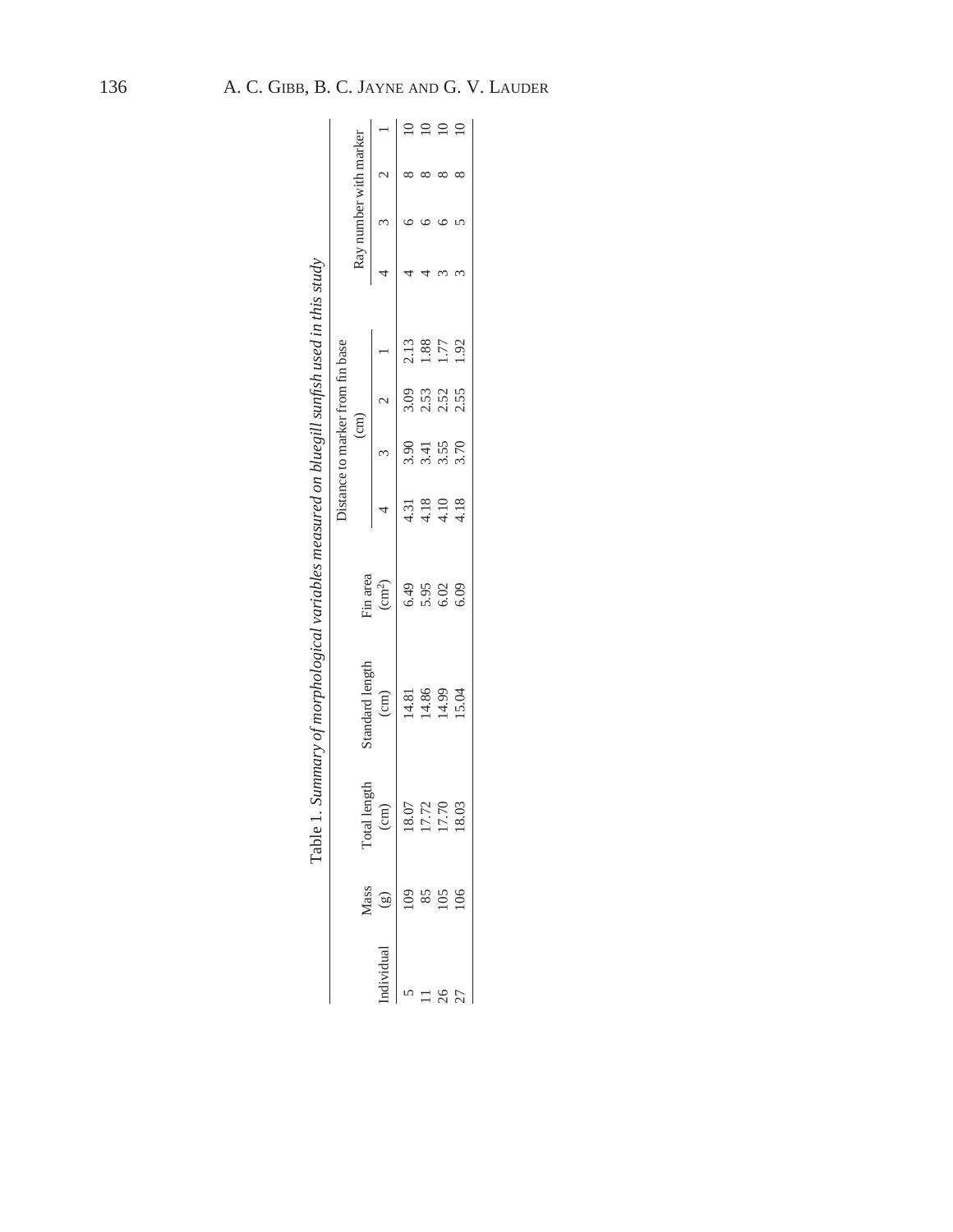

Fig. 1. Schematic representation of *Lepomis macrochirus* as videotaped swimming in a flow tank. The upper panel represents the lateral view of the fish. The lower panel is the ventral view through a mirror; hence, the lower marked fin is actually the left fin as indicated in the top panel. Fin markers are indicated by the numbers 1–4 (from ventral to dorsal). The letters *A* (anterior point of attachment of pelvic fins), *B* (anterior point of attachment of anal fin) and *C* (base of left pectoral fin) indicate reference points on the body of the fish. We used the lateral view to measure the longitudinal  $(x)$  and vertical  $(y)$  movements, whereas the ventral view coordinates were used primarily to determine lateral (*z*) movements. Note that the lateral view represents the fin before the beginning of abduction, whereas the ventral view illustrates the fin as it would be during the middle of abduction. The fin has been shown in this manner to illustrate best the placement of the markers in both views.

Special care was taken during filming to obtain sequences in which the fish closely matched  $(\pm 5\%)$  flow speed (and was thus nearly stationary relative to a fixed frame of reference) for four successive fin beats. In order to minimize potential effects of the tank walls on the flow around the fish (Webb, 1993), we selected only sequences in which the fish was at least 3 cm above the bottom of the flow tank, 6 cm below the surface of the water and very nearly in the center of the working section (fish body more than 5 cm from each wall, and extended fins more than 2 cm from each wall). Qualitative comparisons between the motion of the marked fin with the contralateral unmarked fin revealed no conspicuous differences in the movements.

# *Image analysis*

The video sequences were digitized using a customized microcomputer video analysis program. The four markers on the distal edge of the pectoral fin (Fig. 1) were digitized in both the lateral and the ventral view. In the lateral view, *x* and *y* coordinates were measured for each point, and in the ventral view *x* and *z* coordinates were obtained. In addition to the markers, two reference points on the fish's body were also digitized in each frame. In the lateral view, *x* and *y* reference coordinates were taken for the anterior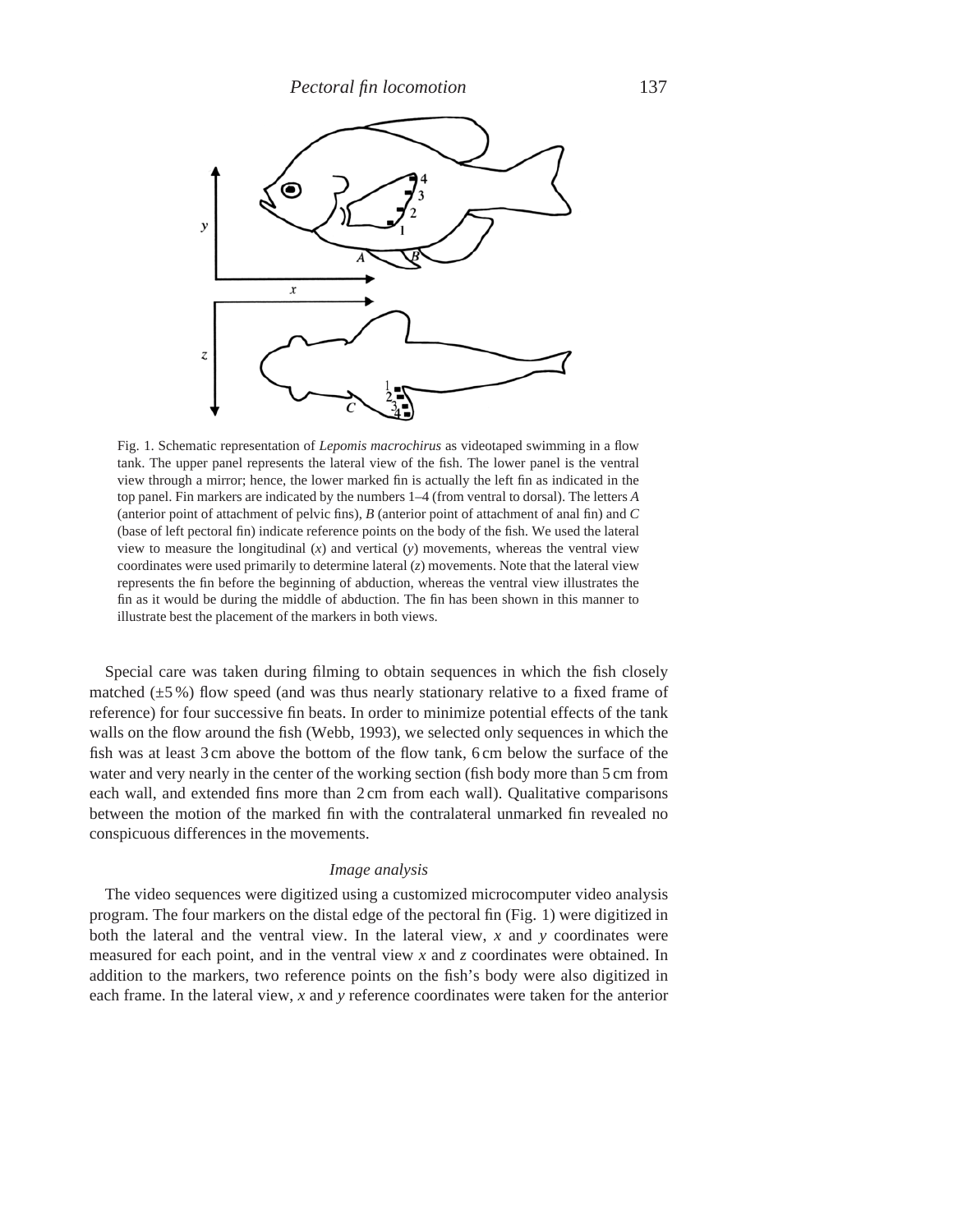points of attachment for the pelvic fins (Fig. 1, point *A*) and anal fin (Fig. 1, point *B*). In the ventral view, the point of attachment of the left pectoral fin to the body (Fig. 1, point *C*) was digitized in order to obtain *x* and *z* reference coordinates. Approximately 20 video frames (at equal time intervals within each sequence) were digitized for each fin beat. Thus, approximately 1600 video frames were analyzed in this study. The resulting coordinates were transferred to a spreadsheet program for the calculation of kinematic variables and further analysis.

### *Kinematic variables*

The markers were identified consecutively from ventral to dorsal as 1, 2, 3 and 4, respectively (Fig. 1). Anterior (protraction) and posterior (retraction) marker movements were defined as movement in the *x* dimension. Dorsal (levation) and ventral (depression) movements were in the *y* dimension. Medial (adduction) and lateral (abduction) movements were in the *z* dimension (Fig. 1), and one fin beat cycle was defined as the time between successive points of maximal lateral excursion of marker 4. This allows the most accurate measurement of cycle duration because there was a relatively sharp peak in displacement curves at maximal lateral displacement. However, the verbal description of the fin beat cycle in the Results and Discussion sections starts at the beginning of abduction to facilitate the qualitative descriptions of fin movement beginning with the time when the fin is located against the body.

Twelve displacement variables were calculated for each fin beat. For all four markers, we calculated the  $x$ ,  $y$  and  $z$  excursions as the difference between maximum and minimum values of one fin beat cycle, and these twelve variables were identified by the marker number and the dimension of the excursion (1XEX, 2YEX, 3ZEX, etc.).

For each fin beat, we inverted cycle duration to determine the frequency (FREQ, in Hz). Six variables described the maximum velocities of movement of marker 4 during abduction (ABDMINX, ABDMINY, ABDMINZ) and adduction (ADDMAXX, ADDMAXY, ADDMAXZ) of the fin within each cycle. These velocities equaled the magnitude of marker displacement (in one dimension) divided by the time between successive images. Velocities calculated for abduction were defined as negative values because the direction of movement of the fin during this portion of the fin beat cycle was opposite to the direction of movement of the fish through the water.

We calculated the difference between the time of maximum lateral (*z*) displacement for marker 4 and that of the more ventral markers, divided by cycle duration, and converted the result to degrees (with a 360 ˚ total cycle duration). These three variables described phase lags between markers 3 and 4, 2 and 4 and 1 and 4, such that positive values indicate that maximum lateral displacement of the more ventral marker followed that of marker 4.

### *Statistical analyses*

Statistical analyses used the SuperANOVA, Statview and Systat programs for Apple Macintosh computers. The primary analysis of the displacement variables was a threeway analysis of variance (ANOVA) in which the main effects were speed, marker and individual. Speed (five levels:  $0.3$ ,  $0.5$ ,  $0.75$ ,  $1.0$  and  $1.1$  TL s<sup>-1</sup>) and marker (four levels: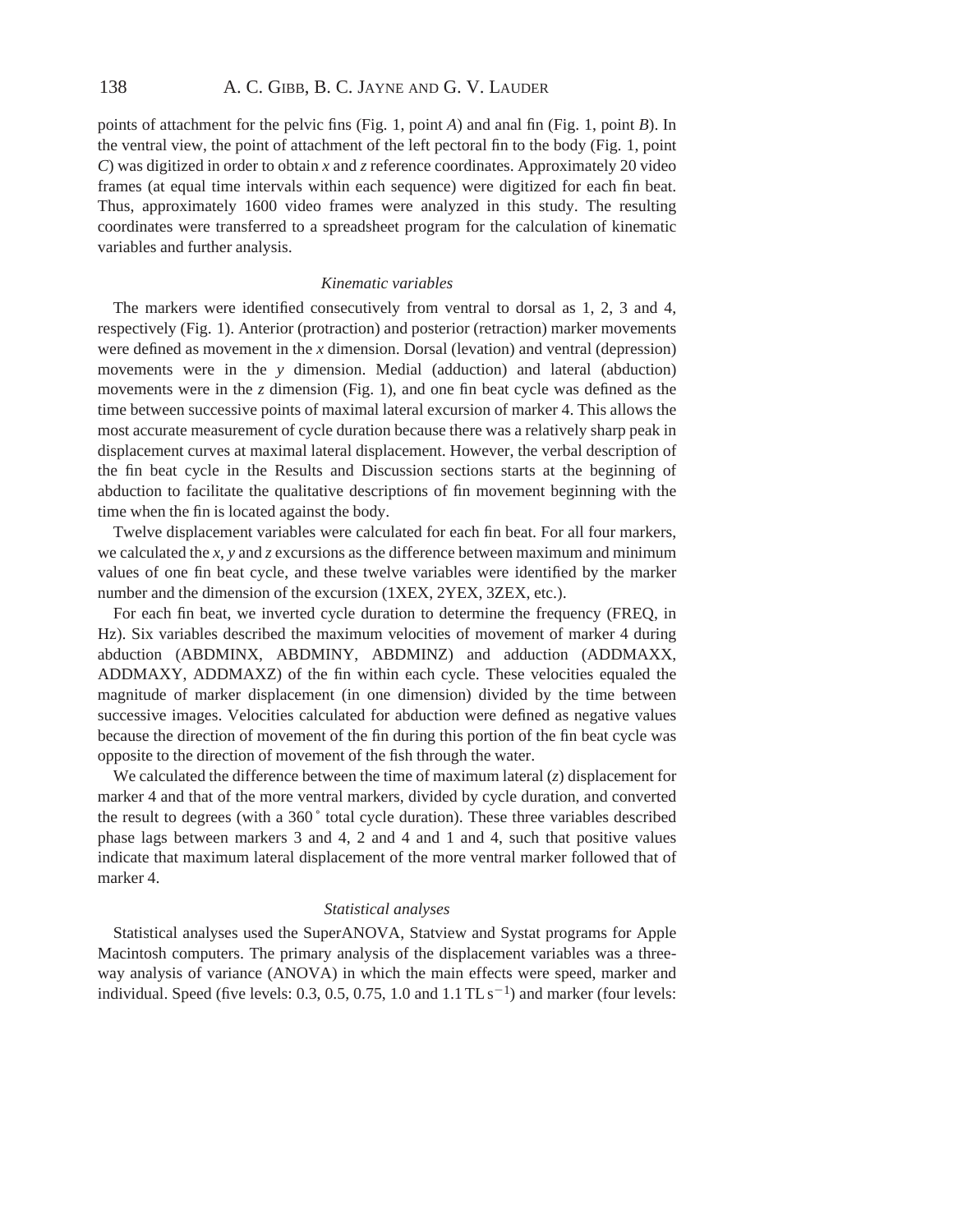markers 1, 2, 3 and 4) were always treated as fixed factors, whereas individual was treated as a random factor. Following the guidelines presented in Zar (1984), the *F*-test for individual effects was computed as the mean square (MS) individual divided by MS residual. In contrast, *F*-values of fixed factors (speed and marker) were computed as MS of the fixed effect divided by the two-way interaction term of the random and fixed effect. Both marker $\times$ speed and speed $\times$ individual two-way interaction terms were divided by the MS residual in order to determine the *F*-value. The two-way interaction term of the speed and marker factors was divided by the three-way interaction term (speed $\times$ marker $\times$ individual) to determine the *F*-value.

Separate two-way ANOVAs were performed on each of the displacement, time and velocity variables for each marker, and this procedure better clarified how speed affected the displacements for different portions of the pectoral fin edge. The *F*-value for speed effects was computed as MS speed divided by MS speed $\times$ individual. The two-way interaction term and the individual effect were tested over the residual in order to determine *F*-values.

### **Results**

#### *Movement patterns of the fin*

Fig. 2 illustrates the three orthogonal displacements of the fin tip (marker 4) relative to points on the body of the fish (Fig. 1). The lateral (abduction–adduction), longitudinal (protraction–retraction) and vertical (levation–depression) displacements of the fin varied cyclically with time (Fig. 2). At the lowest swimming speed, the fin cycled through abduction and adduction with no interruption in lateral movement of the fin (Fig. 2A). However, at the highest swimming speed, the fin often remained against the body for as much as 25 % of a cycle (Fig. 2B), and we refer to this as the pause portion of the cycle. After the pause, the cycle repeated again, beginning with fin abduction. At the slowest swimming speed, the vertical, longitudinal and lateral movements all tended to have rather regular and smooth reversals of direction (Fig. 2A). In contrast, at the highest swimming speed, transitions in the direction of longitudinal and lateral movements were often less regular and occurred after periods of relative stasis (plateaux in Fig. 2B).

Regardless of the swimming speed, maximal abduction (maximum *z*) was nearly synchronous with maximal depression (minimum *y*) of the tip of the fin (Fig. 2). During much of fin abduction, the fin was simultaneously depressed (decreased *y*) and protracted (increased *x*). Similarly, during much of fin adduction simultaneous retraction and levation of the fin tip occurred. The greatest speeds (steepest slopes in Fig. 2) of fin adduction and retraction usually occurred midway between the times of maximal adduction and abduction.

Figs 3 and 4 illustrate one cycle of the longitudinal and vertical displacements of the fin edge relative to points on the body of the fish (Fig. 1) for the slowest and fastest swimming speeds. Hence, these plots are similar to a lateral view of the fish because its swimming speed precisely matched the flow speed. The arrows in Figs 3 and 4 indicate the direction of movement of each marker during the cycle.

At the slowest swimming speed (Fig. 3), all portions of the fin primarily moved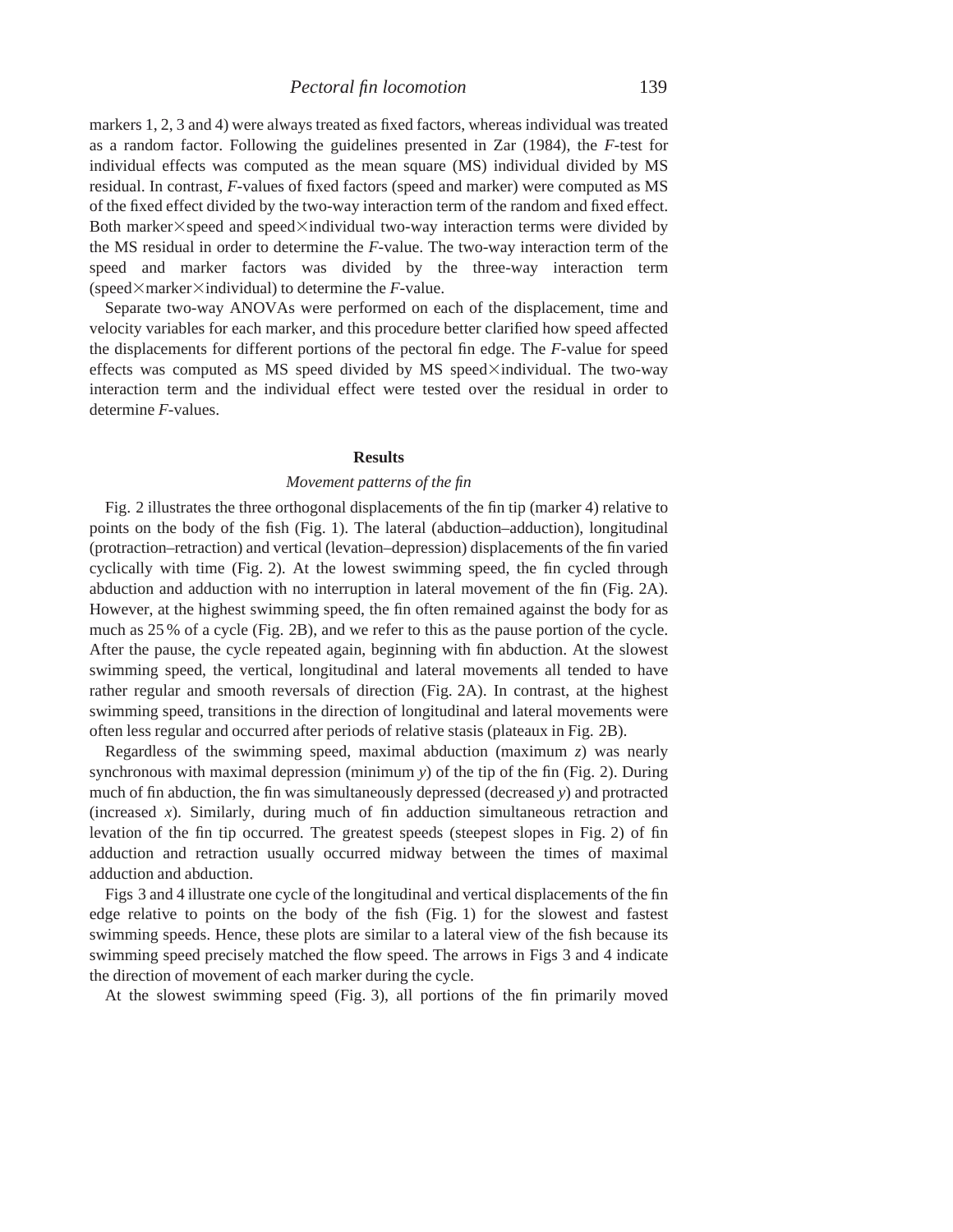

Fig. 2. Displacements of the most dorsal marker (marker 4) relative to the body for two fin beat cycles in one bluegill sunfish at (A) the slowest  $(0.3 \text{TL s}^{-1})$  and (B) the fastest  $(1.1 \text{TL s}^{-1})$ swimming speeds. The longitudinal (*x*) and vertical (*y*) displacements were calculated relative to the anterior base of the anal fin, whereas lateral (*z*) displacement was calculated relative to the base of the left pectoral fin. All values were also standardized by subtracting the minimal value observed over the illustrated time interval. Negative slopes for the curves of  $x(\blacksquare)$ ,  $z(\blacktriangle)$ and  $y(\bullet)$  indicate fin retraction, adduction and depression, respectively.

anteriorly and ventrally and then posteriorly and dorsally. Hence, almost immediately after maximal protraction, the fin was also maximally depressed; it then returned to its original position by simultaneous retraction and levation. Because the paths traveled by markers 3 and 4 during protraction were dorsal to those traveled during retraction, these paths generally traced a 'counter-clockwise' loop when viewed laterally (Fig. 3). In contrast, the more ventral markers (1 and 2) generally traced paths with a 'clockwise' orientation (Fig. 3).

Overall fin movements at the highest swimming speed (Fig. 4) differed considerably from those at the lowest speed (Fig. 3). The dorsal portions (markers 4 and 3) of the fins generally traced more circular paths (in lateral view) compared with the paths traced at slower speeds. The major axis of the loops traced by the ventral markers (1 and 2) was oriented vertically (Fig. 4), whereas the loops during slower speeds had a more horizontal orientation (Fig. 3). At high speed (Fig. 4), all portions of the fin edge began moving with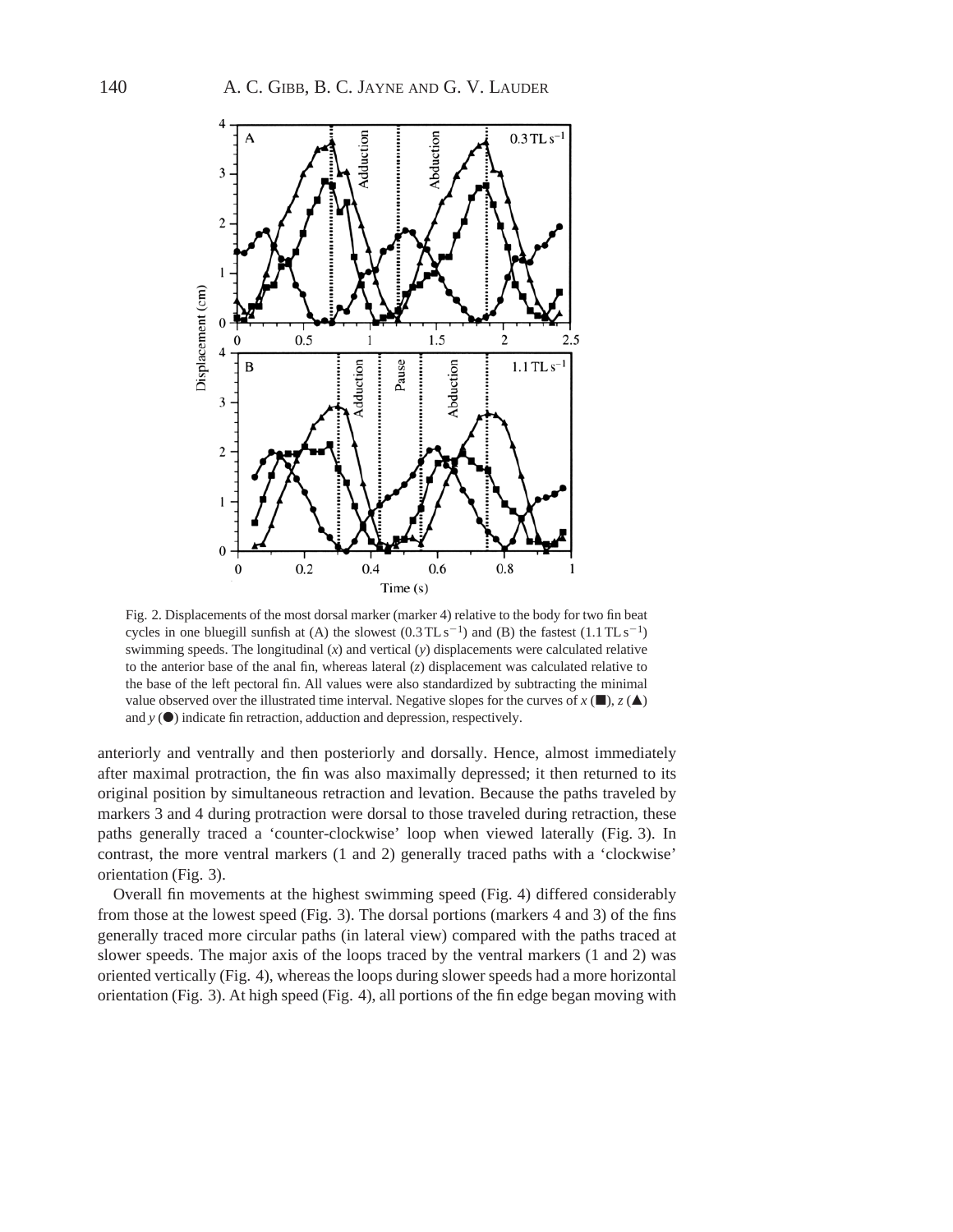

Fig. 3. Longitudinal (*x*) and vertical (*y*) displacements for all four fin markers relative to a point on the body of the fish during one fin beat cycle in one individual swimming at the slowest speed (0.3 TL s<sup>-1</sup>). The reference point  $(x=0, y=0)$  on the body was the location of the attachment of the anterior base of the anal fin to the body. Although marker position was measured every 0.055 s during the fin beat cycle, only every other value from the data collected is shown for clarity. Arrows indicate the direction of movement of the markers during the fin beat. Homologous elapsed times for different markers are indicated by A (0 s), B  $(0.33 \text{ s})$ , C  $(0.66 \text{ s})$  and D  $(0.99 \text{ s})$ .  $\blacksquare$ , marker 1;  $\lozenge$ , marker 2;  $\blacktriangle$ , marker 3;  $\lozenge$ , marker 4.

simultaneous protraction and levation, and then, after maximal levation, the markers were depressed with only a small amount of simultaneous protraction. Following maximal protraction, the fin edge briefly underwent simultaneous retraction and depression. After maximal depression, simultaneous retraction and levation brought the fin edge against the body. Finally, a small amount of levation and protraction occurred as the fin remained near the body during the pause in preparation for the next fin abduction.

# *Effects of speed*

In addition to the changes with speed mentioned in the above description of fin movements, we quantitatively compared seven kinematic variables (based on the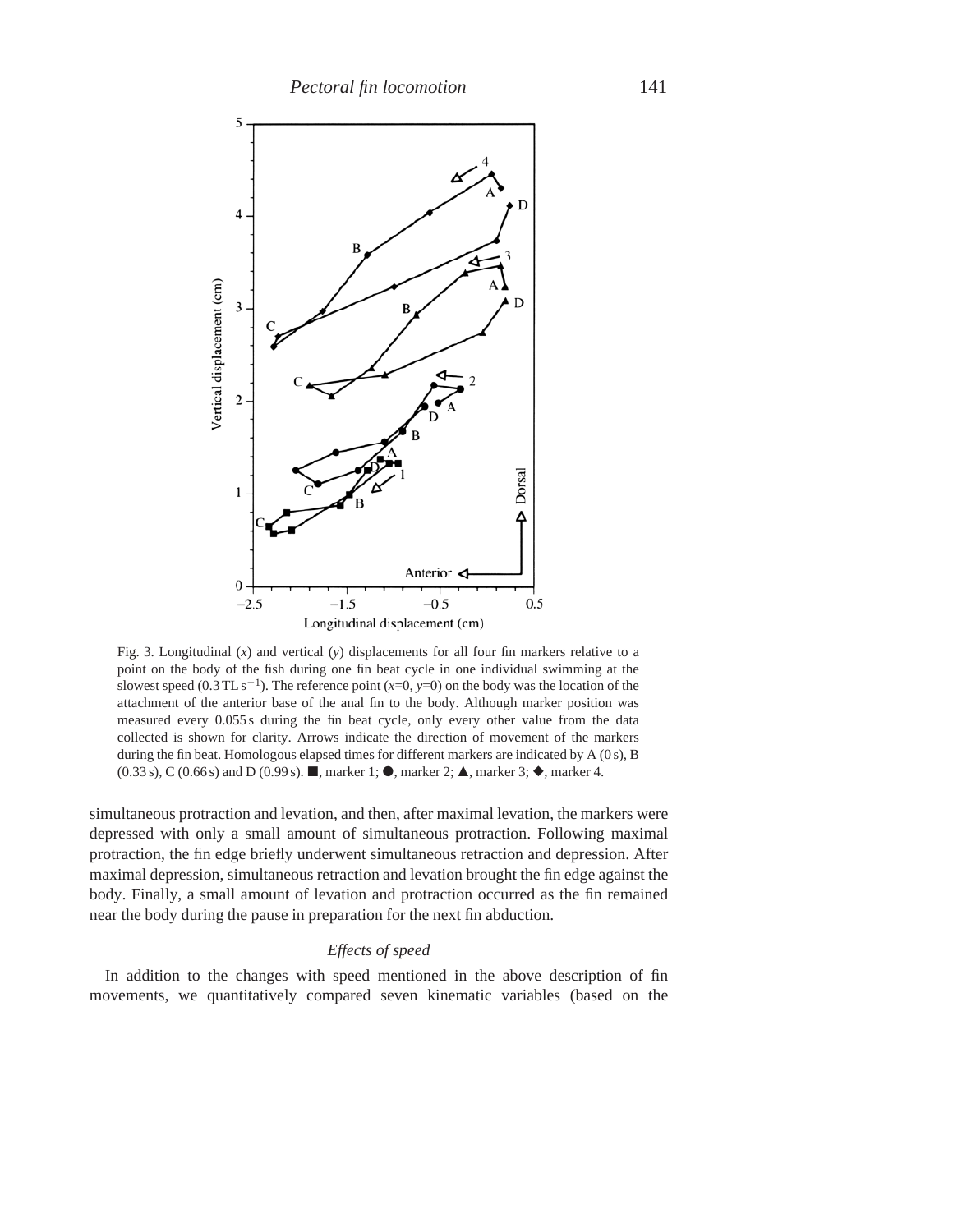

Fig. 4. Longitudinal (*x*) and vertical (*y*) displacements for all four fin markers relative to a point on the body of the fish during one fin beat cycle of swimming at the fastest speed  $(1.1 \, \text{T} \, \text{L} \, \text{s}^{-1})$ . The individual, calculations and labeling are the same as in Fig. 3. Although marker position was measured every 0.025 s during the fin beat cycle, only every other value from the data collected is shown for clarity. Homologous elapsed times for different markers are indicated by A (0 s), B (0.15 s), C (0.30 s) and D (0.45 s).

movements of marker 4) among the five different speeds (Table 2). The most conspicuous change with speed occurred for the fin beat frequency (Fig. 5, Table 2), which approximately doubled (from 1.2 to 2.1 Hz) as the swimming speed increased from 0.3 to  $1.0$  TL s<sup>-1</sup>. Frequency did not increase significantly between 1.0 to 1.1 TL s<sup>-1</sup>, but the bluegill often began to use axial and caudal fin locomotion in addition to pectoral fin locomotion at  $1.1 \text{TLs}^{-1}$ . This change in gait corresponds to that described in unpublished work by P. W. Webb on *Lepomis macrochirus* and cited in a recent review by Alexander (1989).

Five out of the six variables measuring maximal velocity of the fin tip (marker 4) changed significantly with increased swimming speed (Table 2), and Fig. 6A,B shows the changes associated with swimming speed during both abduction and adduction. Maximum fin velocity increased significantly with swimming speed during abduction in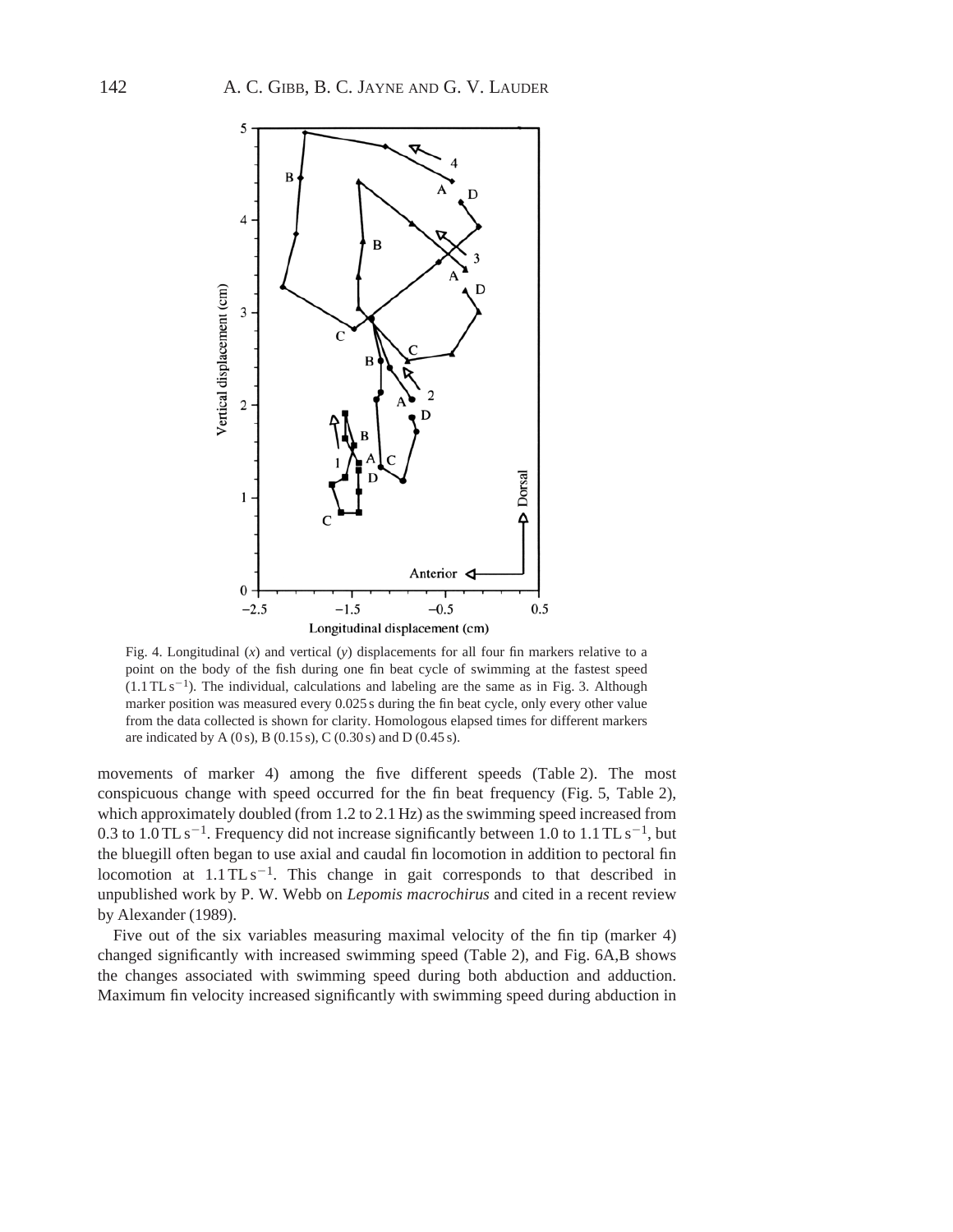|                |                 | Effect               |                             |
|----------------|-----------------|----------------------|-----------------------------|
| Variable       | Speed<br>(4,12) | Individual<br>(3,60) | Speed×Individual<br>(12,60) |
| <b>ABDMINX</b> | $14.7***$       | $12.9***$            | $2.7**$                     |
| <b>ABDMINY</b> | $14.5***$       | $71***$              | $3.3***$                    |
| <b>ABDMINZ</b> | $21.8***$       | $17.1***$            | $1.9*$                      |
| <b>ADDMAXX</b> | 2.3             | $28.1***$            | 1.7                         |
| <b>ADDMAXY</b> | $7.3**$         | $4.2***$             | $3.9***$                    |
| ADDMAXZ        | $18.9***$       | $80***$              | $2.0*$                      |
| <b>FREQ</b>    | $28.2***$       | $36.1***$            | $6.8***$                    |

Table 2. *Summary of* F*-tests for significance of effects in separate two-way ANOVAs performed on each kinematic timing and velocity variable*

Degrees of freedom are given under each effect.

\**P*<0.05; \*\**P*<0.01; \*\*\**P*<0.001.

Abbreviations for variables in this and other tables are explained in the text.



Fig. 5. Frequency of fin beats increased with an increase in the swimming speed in *Lepomis macrochirus*. Points are the mean values  $\pm$  1 S.E.M. (*N*=16) for all individuals at a given swimming speed.

all dimensions (Fig. 6A) and during adduction in all dimensions except for fin movement in the longitudinal dimension (Fig. 6B). High inter-individual variation (Table 2, Individual) in some variables decreased the likelihood of detecting significant changes with speed.

At the lowest swimming speed, the time taken to reach maximal lateral displacement increased from dorsal to ventral along the fin edge (Fig. 7A), resulting in phase lags between markers 4 and 3, 4 and 2, and 4 and 1 of 12 ˚, 18 ˚ and 32 ˚, respectively, all of which were significantly different from zero. In contrast, with only one exception (a phase lag of  $-13$   $\degree$  found between markers 4 and 1 at the highest swimming speed), at all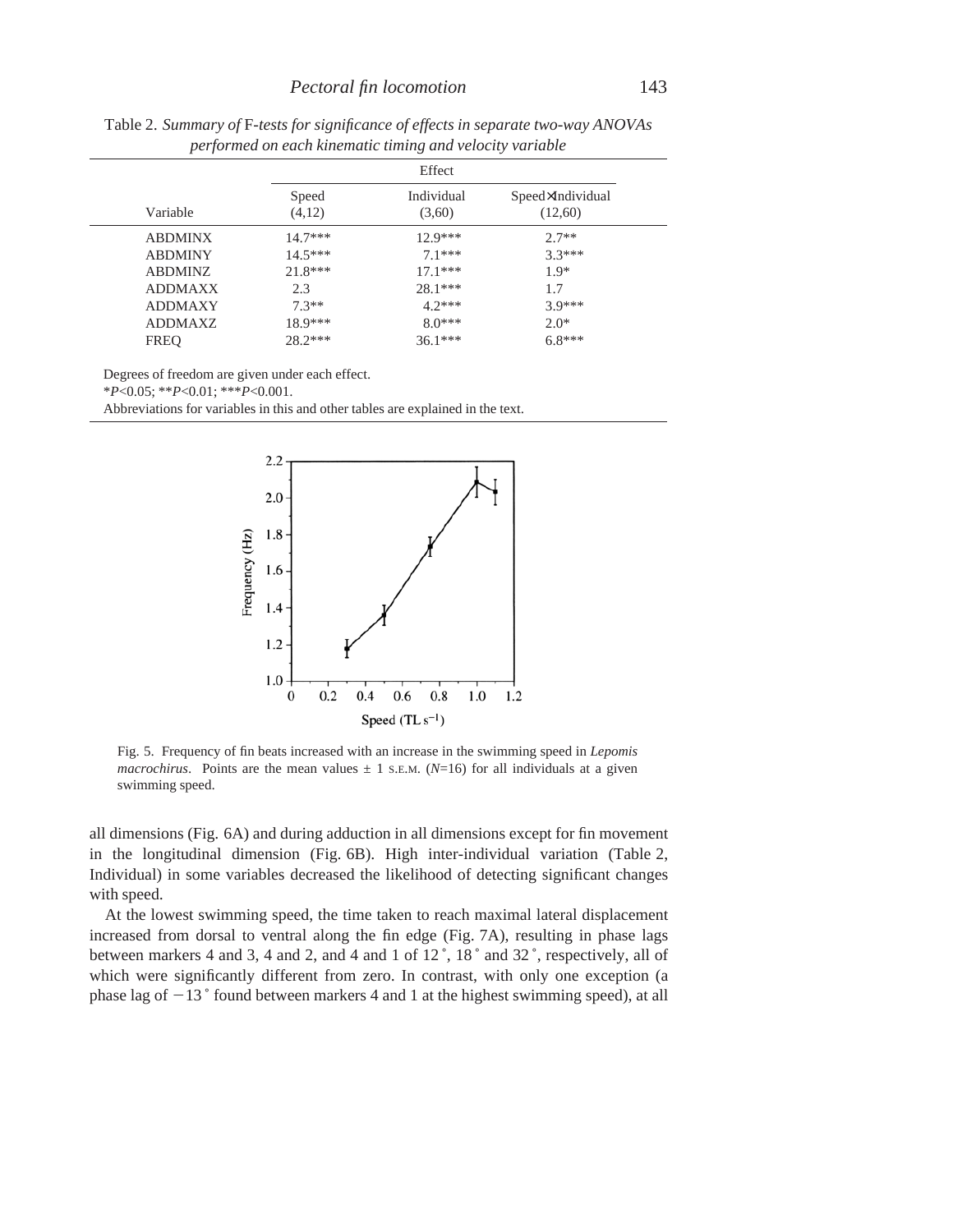

Fig. 6. Maximal velocities of the tip of the fin relative to the body in all dimensions during the abduction (A) and adduction (B) portions of the fin beat cycle. The mean values  $\pm$  1 s.E.M. for all individuals at each swimming speed are plotted (Table 2 summarizes significant change with speed). Values during abduction are given as negative velocities because the fin is moving in the opposite direction compared with adduction. Longitudinal (*x*), vertical (*y*) and lateral (*z*) velocities are indicated by  $\blacksquare$ ,  $\blacksquare$  and  $\blacktriangle$ , respectively. (A) Velocities in the *x*, *y* and *z* dimensions represent protraction, depression and abduction speeds of the fin tip, respectively. (B) Velocities in the *x*, *y* and *z* dimensions represent retraction, levation and adduction speeds of the fin tip, respectively. The dashed line represents the mean speed of movement (in cm  $s^{-1}$ ) for the fish used in this study.

other swimming speeds there was no significant phase lag between the maximal lateral displacement of marker 4 and that of the more ventral markers (Fig. 7B).

To clarify the extent of differences in amplitudes of movement within the fin edge, we performed three-way ANOVAs which revealed that fin excursions in all three dimensions (XEX, YEX and ZEX) varied significantly among different positions (Table 3, Marker). Within each speed, the amplitudes of movement increased from ventral to dorsal along the distal edge of the fin (Fig. 8). Longitudinal and lateral excursion during the fin beat cycle also varied significantly with speed (Table 3, speed).

We used separate two-way ANOVAs (Table 4) for each excursion of each marker to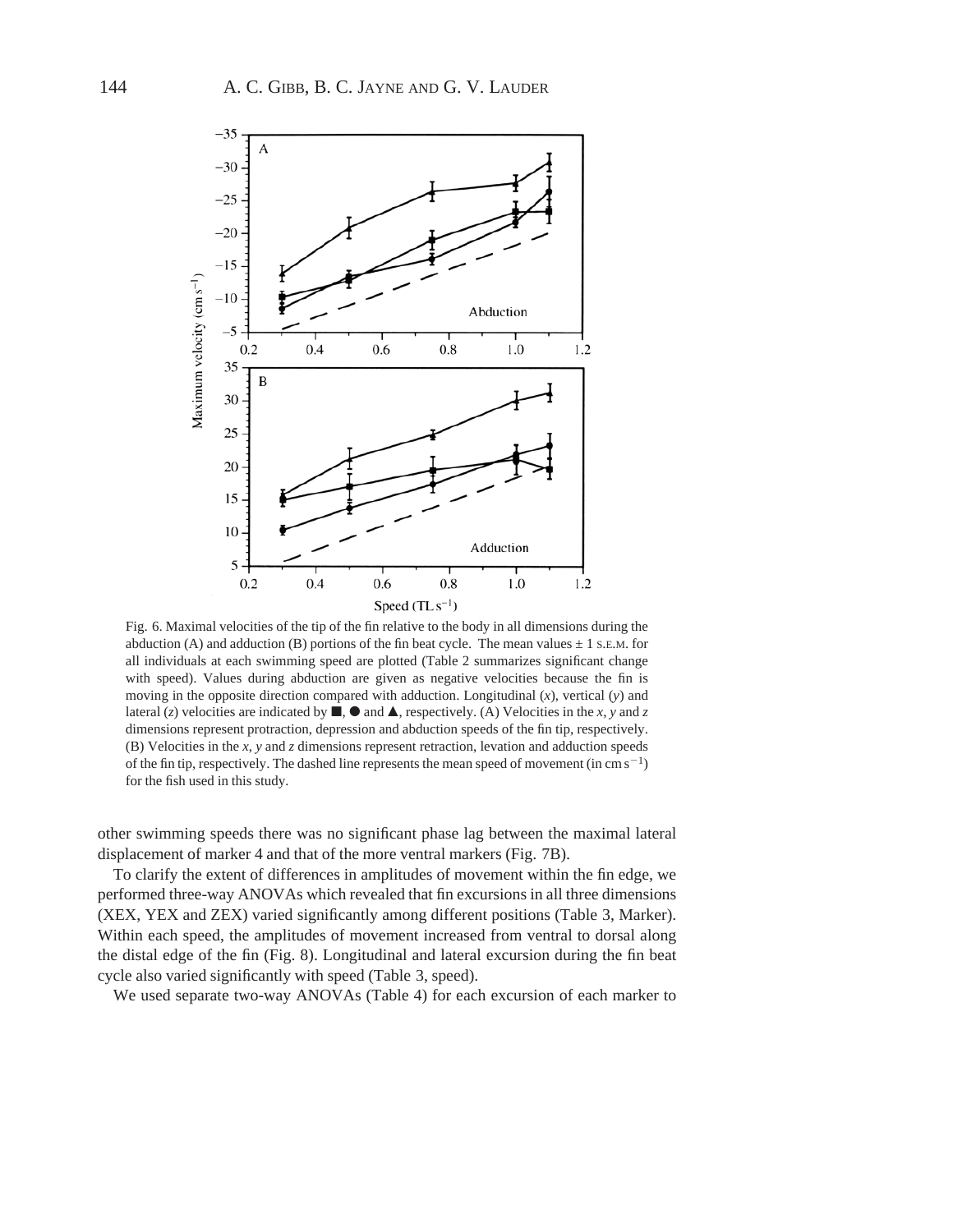

Fig. 7. Lateral displacement  $(z)$  relative to the body for all four fin markers during one fin beat cycle at the lowest (A) and highest (B) swimming speeds. From dorsal to ventral the markers are represented by  $\blacklozenge$ ,  $\blacktriangle$ ,  $\blacklozenge$  and  $\blacksquare$ , respectively. Increased values of *z* indicate greater distance from the body (adduction). Some values are missing because not all markers were clearly visible in ventral view for the entire cycle. (A) At the lowest speed  $(0.3 \text{TL s}^{-1})$ , the times of maximum lateral displacement occurred successively later from dorsal to ventral along the distal edge of the fin. (B) At the highest swimming speed  $(1.1 \text{ T} \text{L s}^{-1})$ , all four markers reached their maxima at the same moment. The vertical line marks the maximal lateral displacement of marker 4.

clarify whether all amplitudes of movement were universally affected by changes in swimming speed. The clearest effect of speed was on the amplitude of the lateral movements for the three most ventral fin positions (1ZEX, 2ZEX and 3ZEX). Three additional excursions (2XEX, 3YEX and 4XEX) varied significantly with speed, but the highly significant interaction terms somewhat complicate the interpretation of these results. Consequently, we examined the mean values for the excursions in all three dimensions (Fig. 8) to determine whether there were some consistent trends with speed. When significant changes did occur for the amplitude of longitudinal and lateral movements (Fig. 8A,C), these quantities generally declined with increasing speed (although marker 4 shows no relationship between swimming speed and lateral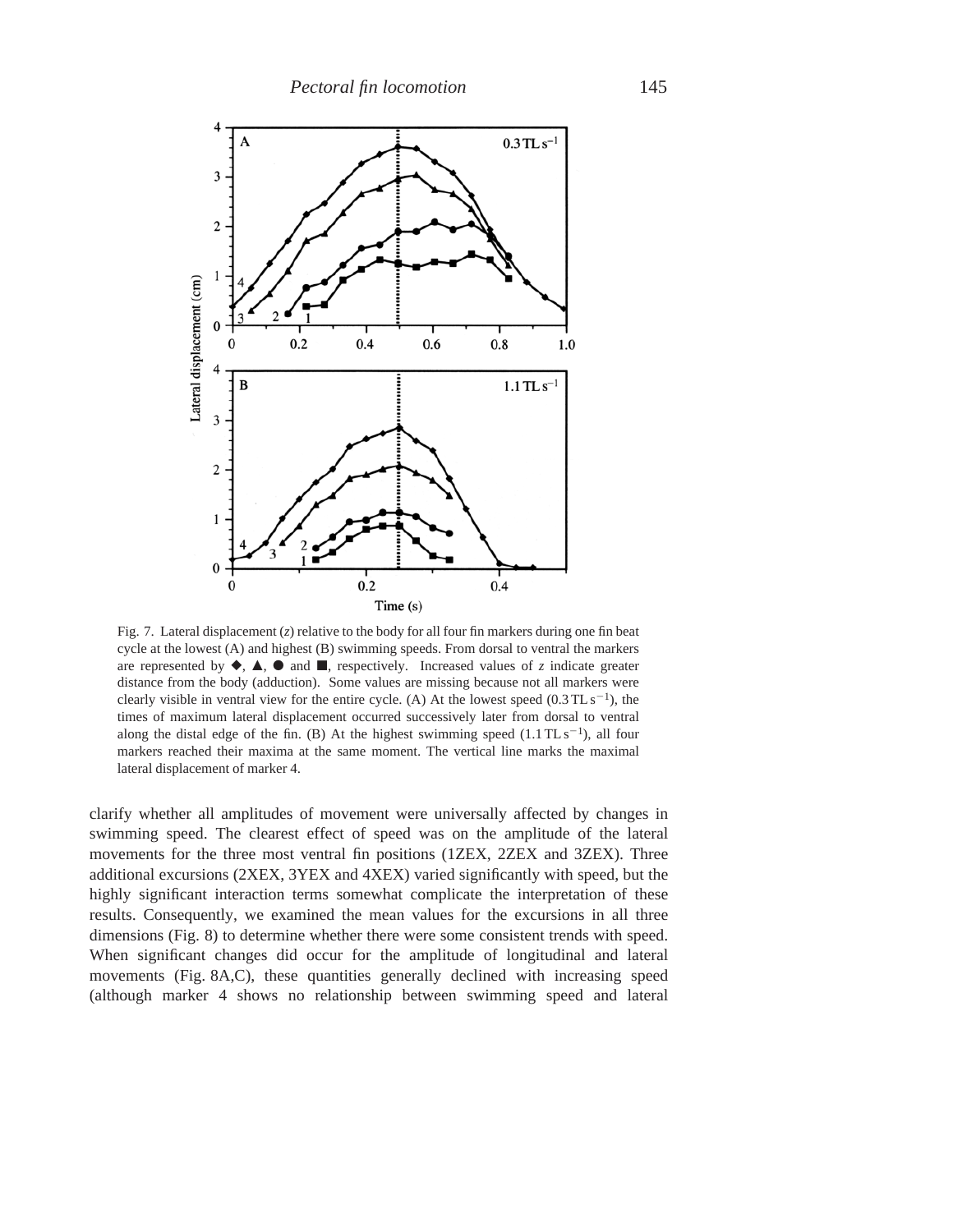|            |                 |                 |                                                 | Effect                              |                                          |                                  |                                                              |
|------------|-----------------|-----------------|-------------------------------------------------|-------------------------------------|------------------------------------------|----------------------------------|--------------------------------------------------------------|
| Variable   | Speed<br>(4,12) | Marker<br>(3,9) | Individual<br>(3,240)                           | $Speed \times$<br>Marker<br>(12,36) | $Speed \times$<br>Individual<br>(12,240) | Marker×<br>Individual<br>(9,240) | $Speed \times$<br>$Marker\!\times$<br>Individual<br>(36,240) |
| <b>XEX</b> | $4.5*$          | $57.6***$       | $295.1***$                                      | 0.8                                 | $16.2***$                                | $18.5***$                        | $2.8***$                                                     |
| <b>YEX</b> | 3.0             | $60.0***$       | $151.3***$                                      | 1.3                                 | $24.3***$                                | $12.1***$                        | $51***$                                                      |
| ZEX.       | $4.8*$          | $159.3***$      | $720.6***$                                      | $6.3***$                            | 33.8***                                  | $35.4***$                        | $2.1***$                                                     |
|            |                 |                 | Degrees of freedom are given under each effect. |                                     |                                          |                                  |                                                              |

Table 3. *Summary of* F*-tests for significance of effects in separate three-way ANOVAs performed on each kinematic displacement variable*

\**P*<0.05; \*\**P*<0.01; \*\*\**P*<0.001.

displacement). In contrast, the only significant change in amplitude of vertical movements involved increased values with increased speed, and such a trend was more apparent for the dorsal half of the fin than for the ventral half (Fig. 8B).

### *Angle of attack*

All of the results described so far concern movements of the fin relative to a frame of reference within the fish, and this information is needed to understand anatomical function. However, the movements of the fin relative to the fluid must be examined when considering the mechanisms of propulsion. Fig. 9 illustrates the movement of the fin markers with respect to a fixed frame of reference; the paths shown correct for the speed of the flow tank and would correspond to a lateral view of the fish if it were swimming in still water. A conspicuous feature of the slow  $(0.3 \text{TL s}^{-1})$  swimming speed was that the speed of the fin tip during mid-retraction (movement in the longitudinal dimension) exceeded the swimming speed of the fish. Therefore, the fin had backward 'slip' through the water. The extent of this backward slip diminished as the swimming speed increased, as indicated by the decreased values of mean (*N*=16) maximal retraction speed divided by swimming speed (2.75, 1.90, 1.45, 1.18, 1.00). Within a single speed, the dorsal portions of the fin could slip while effectively no slip occurred for more ventral portions of the fin (Fig. 9A).

The trajectory (Fig. 9 dotted lines) of an object through a fluid determines the incident flow, which is required to calculate the angle of attack. For plate-like (planar) objects, one must also determine the orientation of the plane relative to the incident flow. We determined the equations of planes containing two distal points (markers) and one point at the base of the fin; these three points defined the planar fin element. We determined the orientation of these planar fin elements by finding the line of intersection between the planar fin element and a parasagittal (*x*–*y*) plane (lateral view) and then calculating the angle between this line and the *x* axis (equal to the overall direction of travel). Because fin movements were bilateral, it seems likely that the lateral movements would generate opposing lateral forces, which would cancel each other out. The orientation of the fin occasionally precluded measuring the *z* coordinate which, in turn, precluded performing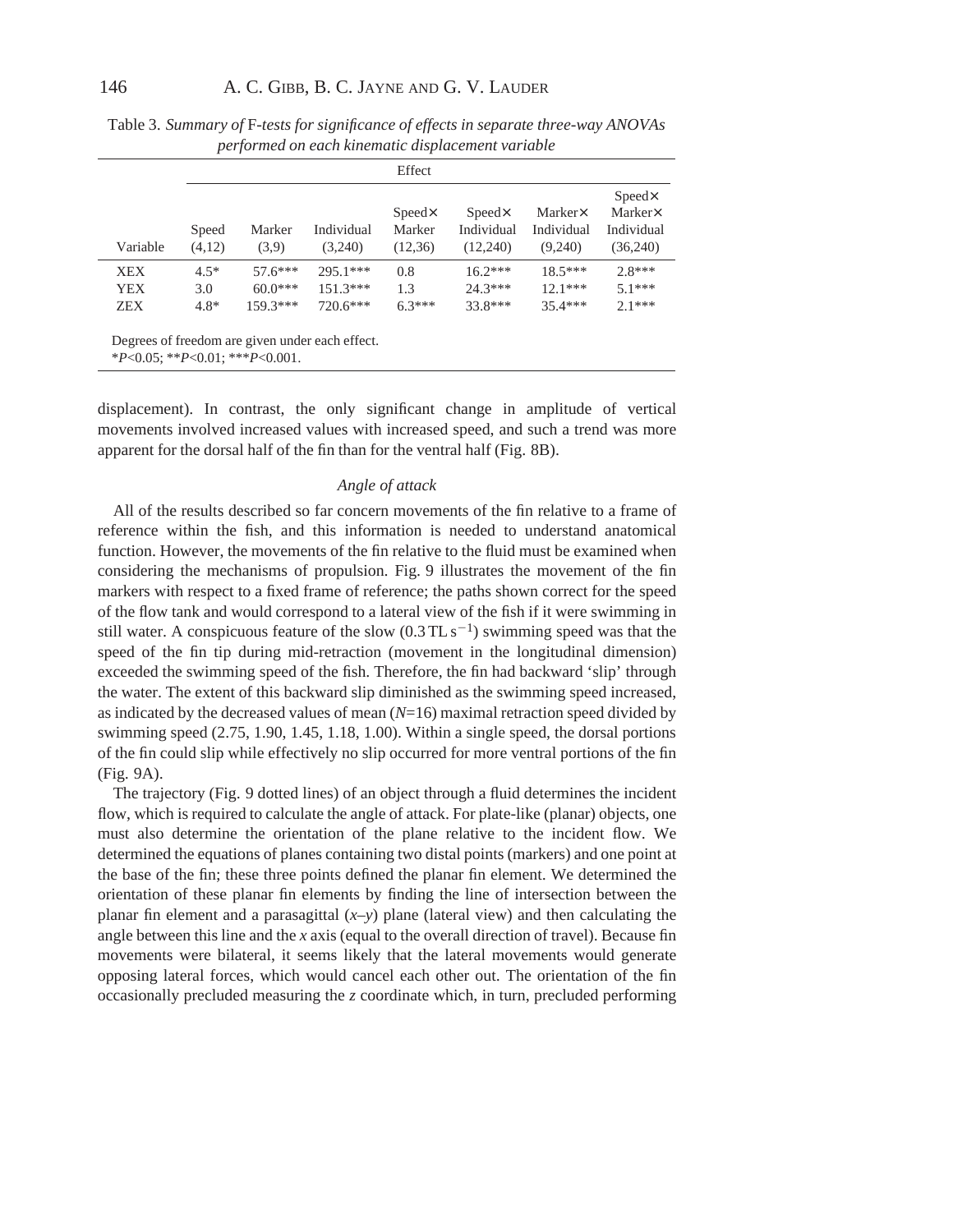

Fig. 8. Summary of the mean excursions (amplitudes) measured for the four markers relative to the body of the fish for three dimensions at five speeds. Means  $\pm$  1 s.E.M. (*N*=16) for all individuals at the five swimming speeds are shown. Speed increases from left to right for each marker. Marker excursions significantly affected by swimming speed (ANOVA, Table 2) are indicated by \**P*<0.05 and \*\**P*<0.01. (A) Longitudinal (*x*) excursion (protraction–retraction); (B) vertical (*y*) excursion (depression–levation); (C) lateral (*z*) excursion (abduction–adduction).

these three-dimensional calculations for some portions of the fin beat cycle. It should be emphasized that these calculations generate a 'geometrical' angle of attack that reflects the angle of the fin element to the parasagittal plane and not the true angle of the fin element with respect to the flow itself.

The upper part of Fig. 10 illustrates the orientations of such planar fin elements as they intersect the parasagittal plane. Table 5 indicates the discrepancies between the angles of attack  $(\alpha)$  that would result from using only a two-dimensional lateral view of the fish and the angle of attack calculated using a three-dimensional analysis. During early abduction (and depression) of the fin tip (approximately  $0-16\%$  of the cycle, Table 5), the dorsal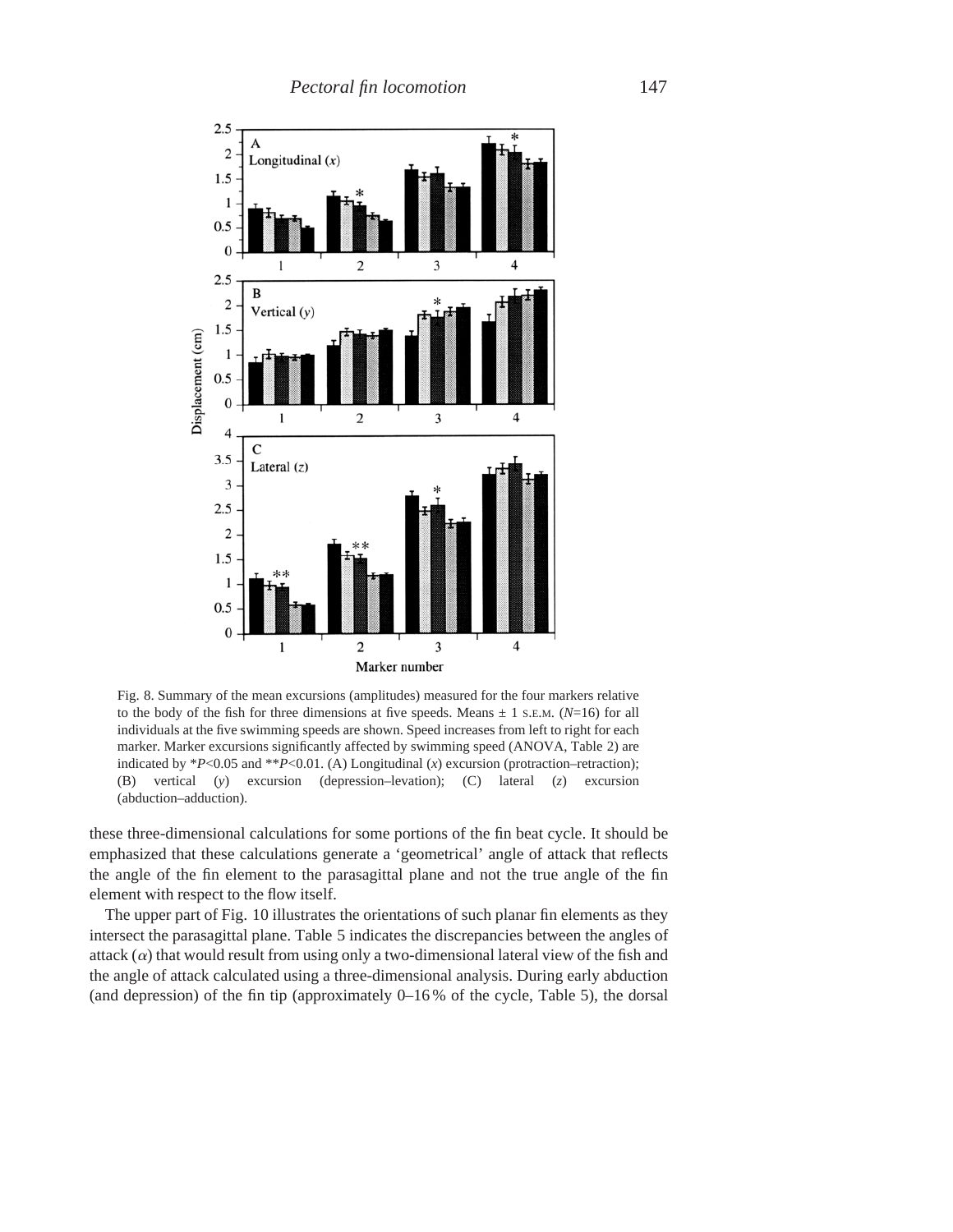|          |                 | Effect               |                             |
|----------|-----------------|----------------------|-----------------------------|
| Variable | Speed<br>(4,12) | Individual<br>(3,60) | Speed×Individual<br>(12,60) |
| 1XEX     | 1.8             | $42.1***$            | $9.7***$                    |
| 1YEX     | 1.0             | $29.1***$            | $5.9***$                    |
| 1ZEX     | $7.1**$         | $302.0***$           | $12.2***$                   |
| 2XEX     | $4.9*$          | $63.7***$            | $7.6***$                    |
| 2YEX     | 2.1             | $35.3***$            | $8.7***$                    |
| 2ZEX     | $9.0**$         | $101.0***$           | $6.5***$                    |
| 3XEX     | 3.0             | $99.0***$            | $5.2***$                    |
| 3YEX     | $3.3*$          | 37.9***              | $7.5***$                    |
| 3ZEX     | $5.3*$          | $147.0***$           | $10.8***$                   |
| 4XEX     | $3.8*$          | $122.0***$           | 3.9***                      |
| 4YEX     | 2.1             | $64.8***$            | $13.7***$                   |
| 4ZEX     | 1.1             | 328.0***             | $12.3***$                   |

Table 4. *Summary of* F*-tests for significance of effects in separate two-way ANOVAs performed on each kinematic displacement variable for each marker*

planar fin element was nearly parallel to its trajectory or had small negative values of  $\alpha$ . With continued fin abduction (approximately 25–40% of the cycle, Table 5),  $\alpha$  of the planar fin elements approximated 40–50 ˚. During fin depression and abduction (Table 5), the orientation of the planar fin elements at  $1.1$  TL s<sup>-1</sup> was more nearly parallel to the overall direction of the travel of the fish than at the slow speed (Fig. 10; Table 5, planar angle). During early levation (and retraction) of the fin at the slowest speed,  $\alpha$  of the planar element was large and positive. The large differences shown in Table 5 reveal that the two-dimensional approximations are particularly inaccurate during early fin abduction.

### **Discussion**

#### *Overall fin movement pattern*

For hydromechanical modeling it is convenient to consider the pectoral fins as a rigid plate. However, our observations of *Lepomis*, combined with previous studies of pectoral fin swimming (Webb, 1973; Geerlink, 1983), emphasize that the highly compliant pectoral fins differ considerably from a rigid plate. For *Lepomis,* there are five lines of evidence supporting this conclusion. First, the amplitude of movement in each dimension is different for the four marked portions of the fin. Second, as illustrated in Fig. 3, at some swimming speeds the ventral portions of the fin 'loop' in a different direction from the dorsal portions of the fin (as transcribed by marker movements in lateral view). Third, at some speeds, phase lags occur between the maximum lateral displacement of marker 4 (the most dorsal and distal marker) and the maximum lateral displacement of the rest of the fin. Fourth, angles of attack calculated for the dorsal and ventral portions of the fin are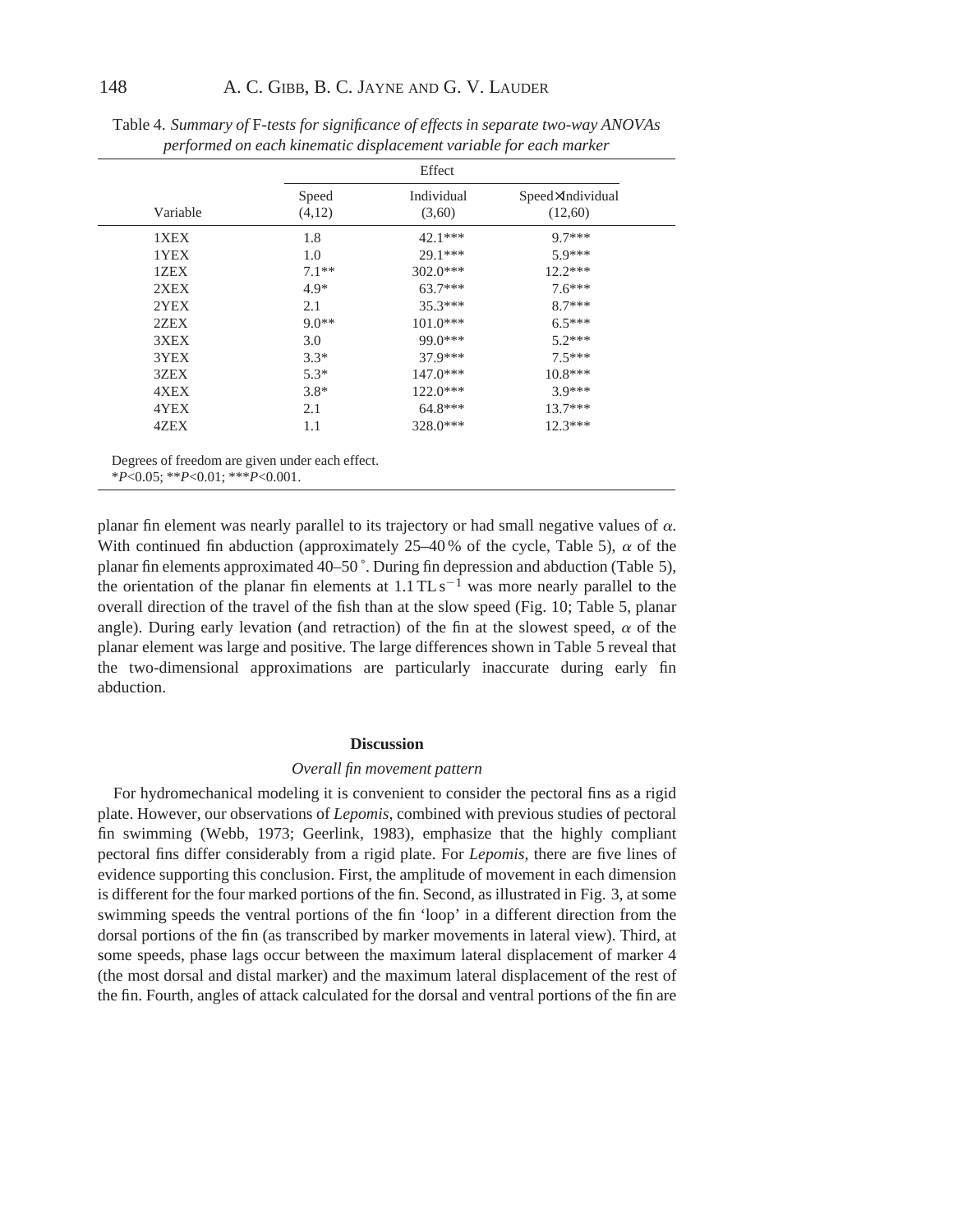

Fig. 9. Lateral view (from a fixed frame of reference) of the paths (dotted lines) traveled by the four markers on the distal edge of the fin for a single individual. The fish is traveling from right to left, and the *x* and *y* axes are drawn to the same scale so that the view is not distorted. The intervals between successive points are 0.055, 0.055 and 0.025 s respectively, for the slowest to the fastest speed. Two fin beats are shown for the slowest swimming speed  $(0.3 \text{TL s}^{-1})$ , whereas slightly more than one is given for the higher speeds. In this figure, all displacements have been standardized so that the most ventral displacement of the most ventral marker equals zero. The open symbols bracket the time intervals used for showing the movements of the markers relative to the body of the fish (Figs 3 and 4). Note that the changing spacing between points reflects changes in marker velocity.

quite different. Fifth, when the swimming speed of the fish changes, there are many correlated changes in kinematic variables.

When considering how kinematic variables varied among markers, it is useful to consider how marker placement alone could affect any of these quantities. If all marked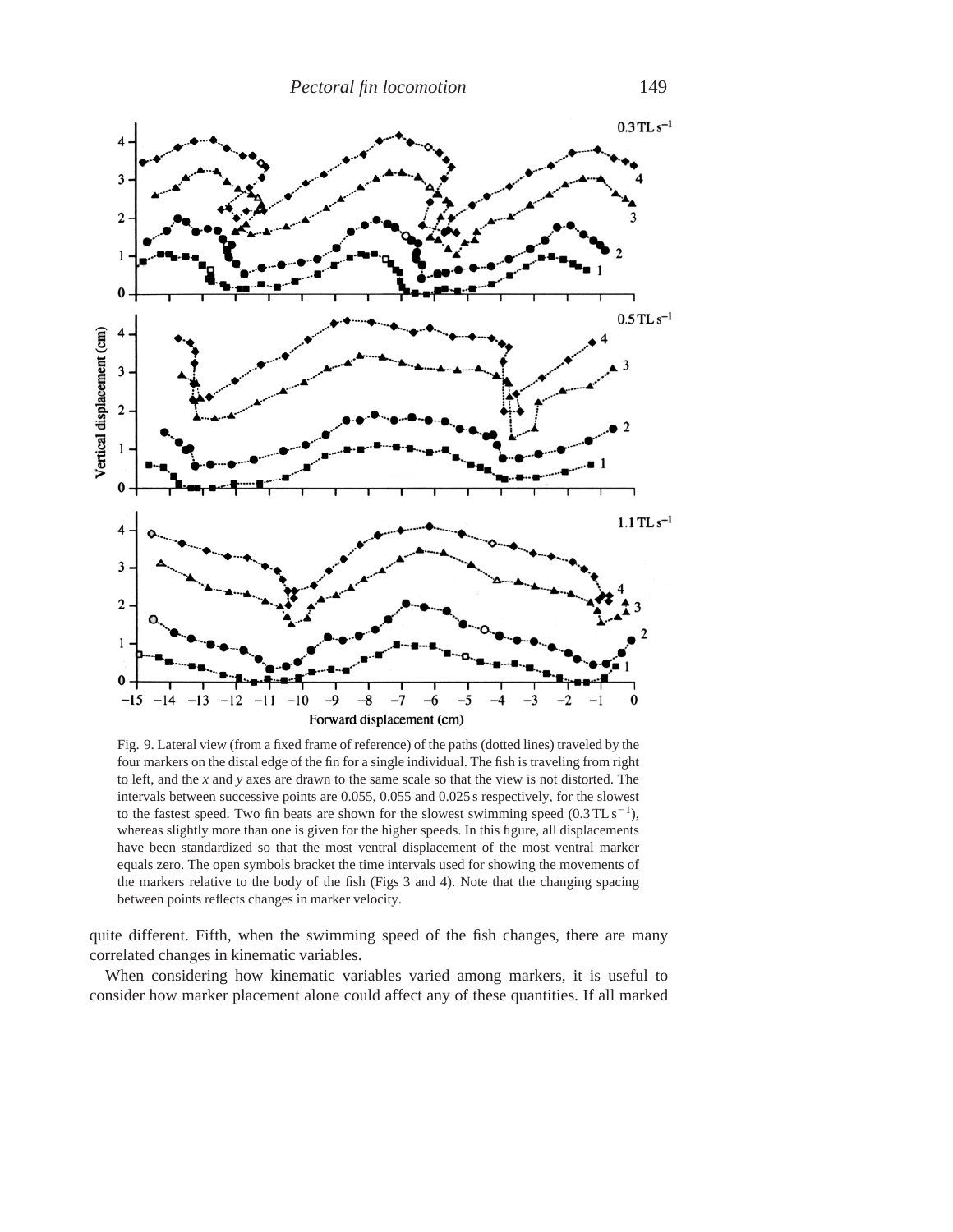

Fig. 10. Lateral view (from a fixed frame of reference) of the path (dotted line) and orientation (short dark lines) of the dorsal and ventral planar fin elements for a portion of one fin beat cycle. The paths shown are for the midpoint between the two fin edge markers. The dorsal fin element was defined by markers 4 and 3 and the basal location of the most dorsal fin ray. The ventral element was defined by markers 2 and 1 and the basal location of the most ventral fin ray. The *x* and *y* axes are scaled and oriented as in Fig. 9. For successive images, the time increments for the slow and fast speeds are 0.055 and 0.025 s, respectively. The short thick lines indicate the orientation of the line formed by the intersection of the *x*–*y* plane and the plane containing the fin element. ? indicates values missing due to a lack of the lateral coordinates. Insets ia, ib and ii represent hypothetical vector diagrams for the portions of the fin beat cycle labeled i and ii. For these insets, the orientation of the vectors is based on experimentally observed data (same individual as in Figs 2, 3, 4 and 10), but the magnitudes of the force vectors are hypothetical. See Table 5 and text for further explanation.

fin rays had identical rotational movements in all three dimensions, then the amplitude of linear displacement of each marker would be proportional to fin ray length. The average lengths of the marked fin rays (Table 1) increased more than twofold from the most ventral to the most dorsal markers  $(1-4)$  with values of 1.9, 2.7, 3.6 and 4.2 cm, respectively. Thus, if linear displacement (Fig. 8) divided by fin ray length is a constant, then the kinematic variation observed among markers could be a simple consequence of morphological variation. Interestingly, the highly significant among-marker variation in the amplitude of vertical displacement (Table 3, YEX) appears to conform closely to this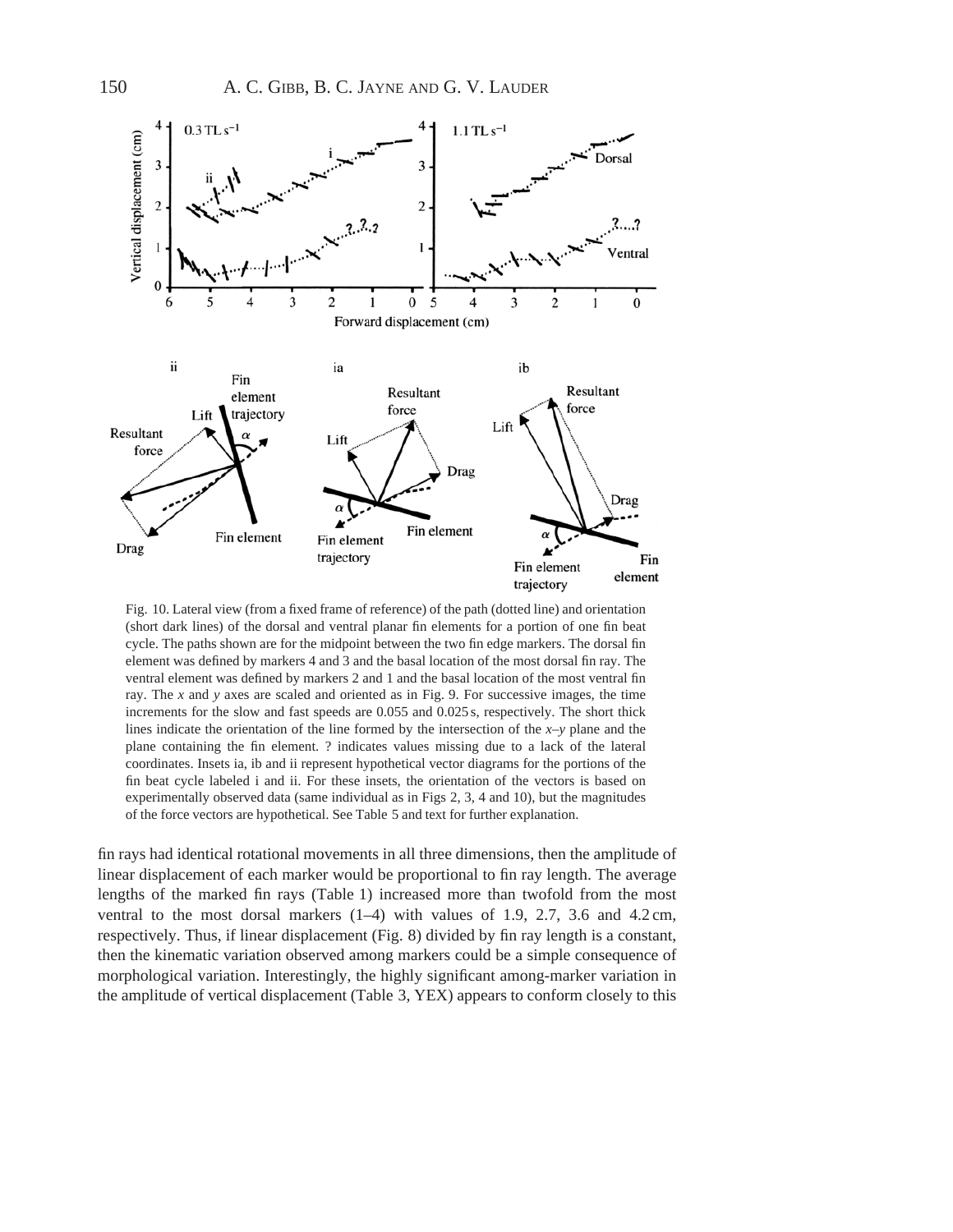|                                 |     |            | Table 5. Calculation of the angle of attack for two sample fin elements using both two- and three-dimensional data                                                                                                                                     |                 |                 |                |                          |                                        |                 |             |                |
|---------------------------------|-----|------------|--------------------------------------------------------------------------------------------------------------------------------------------------------------------------------------------------------------------------------------------------------|-----------------|-----------------|----------------|--------------------------|----------------------------------------|-----------------|-------------|----------------|
| Time                            |     |            | Dorsal fin elements (markers $4$ and 3)                                                                                                                                                                                                                |                 |                 |                |                          | Ventral fin elements (markers 2 and 1) |                 |             |                |
| Begin                           | End | Path angle | Planar angle                                                                                                                                                                                                                                           | Planar $\alpha$ | 2-dim angle     | 2-dim $\alpha$ | Path angle               | Planar angle                           | Planar $\alpha$ | 2-dim angle | 2-dim $\alpha$ |
| $Slow (0.3 TL s-1)$             |     |            |                                                                                                                                                                                                                                                        |                 |                 |                |                          |                                        |                 |             |                |
| 5%                              | 10% |            | $\overline{6}$                                                                                                                                                                                                                                         | 3               | 85              | 86             | $\frac{8}{18}$           | $\mid$                                 | $\mid$          | $-51$       | $-69$          |
| 25%                             | 30% | $-25$      | 15                                                                                                                                                                                                                                                     | $\sqrt{4}$      | $\overline{5}1$ | 76             | $-21$                    | 33                                     | 54              | $-50$       | $-29$          |
| 40%                             | 45% | ۴          | 18                                                                                                                                                                                                                                                     | $\overline{c}$  | 32              | 38             | $\overline{\phantom{a}}$ | $-70$                                  | $-59$           | $-39$       | $-28$          |
| 65%                             | 70% | 139        | $\overline{7}$                                                                                                                                                                                                                                         | 65              | $-84$           | 43             | 86                       | 78                                     | $-8$            | $-51$       | $-55$          |
| Fast $(1.1 \text{ TL } s^{-1})$ |     |            |                                                                                                                                                                                                                                                        |                 |                 |                |                          |                                        |                 |             |                |
| 11%                             | 16% |            | $-26$                                                                                                                                                                                                                                                  | 류               | 43              | 58             |                          | L                                      | I               | $-75$       | $\overline{8}$ |
| 26%                             | 32% | $-33$      | $\infty$                                                                                                                                                                                                                                               | 36              | $\frac{1}{4}$   | $\overline{7}$ | $-24$                    | $\overline{19}$                        | 43              | $-66$       | $-90$          |
| 42%                             | 47% | $-48$      | $\overline{1}$                                                                                                                                                                                                                                         | $\overline{49}$ | 16              | $\mathcal{L}$  | $-29$                    | 63                                     | $-88$           | $-62$       | 89             |
| 58%                             | 63% | 61         | 60                                                                                                                                                                                                                                                     | $\overline{1}$  | 84              | 23             | $\frac{1}{1}$            | $\overline{21}$                        | $\overline{31}$ | $-31$       | $-21$          |
|                                 |     |            | The first two columns (Time: begin, end) indicate the interval (in percentage of the fin beat cycle) between successive images used for calculations within<br>each row (0 and 100 % represent the times of minimal lateral displacement of marker 4). |                 |                 |                |                          |                                        |                 |             |                |
|                                 |     |            | Path angle is the orientation of the trajectories (dotted lines) shown in Fig. 10.<br>All other table entries are angles (in degrees).                                                                                                                 |                 |                 |                |                          |                                        |                 |             |                |
|                                 |     |            | Planar angle is the angle between the line of intersection between the fin element plane and the $x \rightarrow y$ plane, and the x axis.                                                                                                              |                 |                 |                |                          |                                        |                 |             |                |
|                                 |     |            | 2-dim angle is the angle between the line segment connecting the $x$ and $y$ coordinates of the two fin edge markers and the $x$ axis.                                                                                                                 |                 |                 |                |                          |                                        |                 |             |                |
|                                 |     |            | $\alpha$ indicates the angle of attack estimated from either the planar angles (based on three-dimensional data: planar $\alpha$ ) or two-dimensional calculations (2-dim $\alpha$ ).                                                                  |                 |                 |                |                          |                                        |                 |             |                |
|                                 |     |            | All calculations are based on the data shown in Fig. 10.                                                                                                                                                                                               |                 |                 |                |                          |                                        |                 |             |                |

# *Pectoral fin locomotion* 151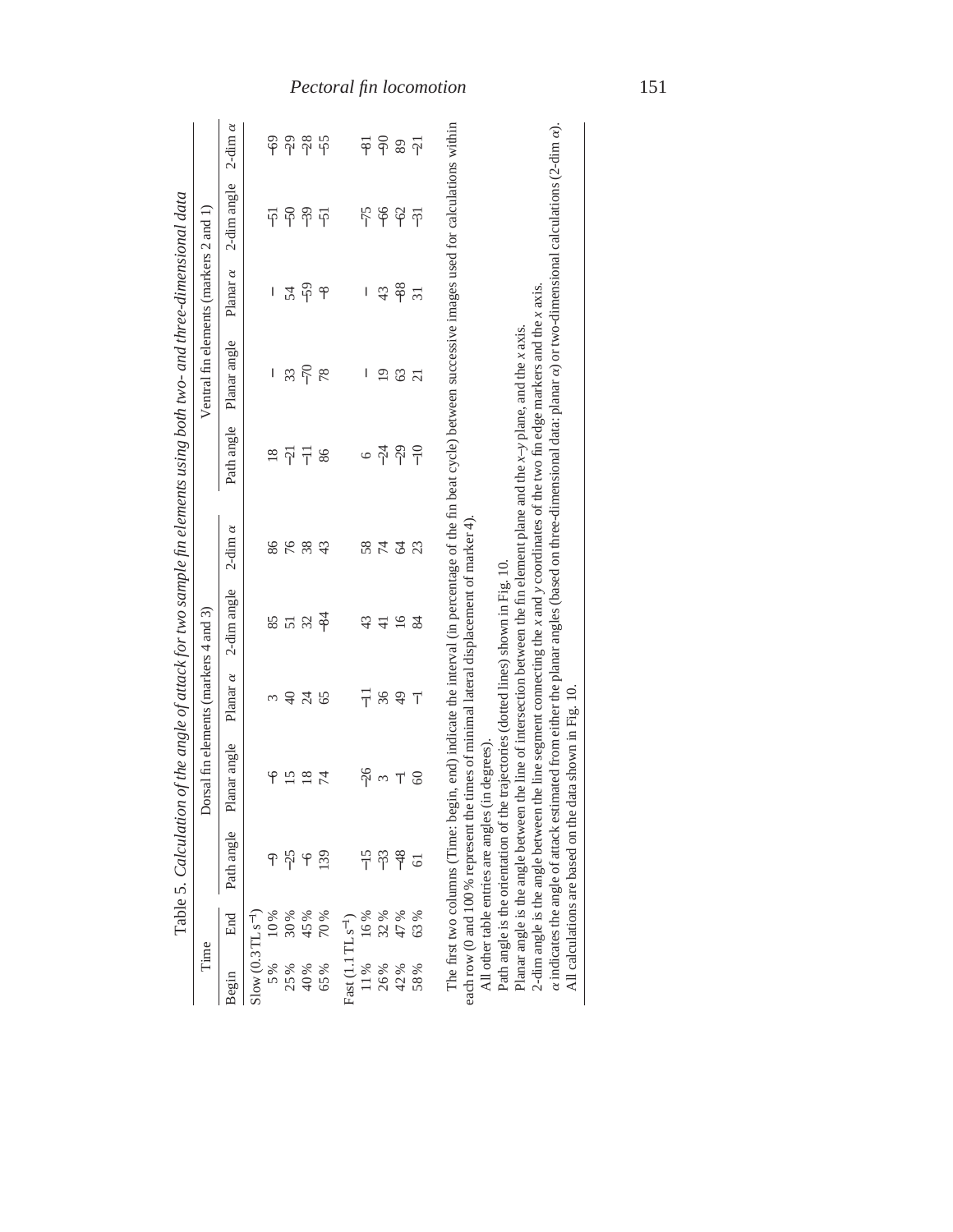expectation based on fin ray length. For example, at  $1.1$  TL s<sup>-1</sup>, the *y* excursions (Fig. 8B) divided by fin ray length for markers 1–4 were 0.51, 0.56, 0.54 and 0.55, respectively. At other speeds, these relative vertical excursions had similarly small variation among markers, with no clear pattern of change from the most ventral to the most dorsal positions. Consequently, the fin rays appear to undergo similar amounts of vertical rotation about their basal points of attachment. In contrast, the relative amplitudes of lateral (0.30, 0.44, 0.62 and 0.76 ray lengths ) and longitudinal (0.26, 0.23, 0.36 and 0.44 ray lengths) displacement showed an approximately twofold increase from the most ventral to the most dorsal marker positions. Therefore, the highly significant amongmarker variation in lateral and longitudinal movement resulted from both variable fin ray length and proportionately greater amounts of rotation for the more dorsal fin rays in these two directions.

Several additional aspects of among-marker variation in kinematics cannot be explained simply by variation in fin ray length. Loops traced by different markers in lateral view varied both in their direction (Fig. 3, clockwise *versus* counterclockwise) and shape (Fig. 4, proportionately more vertical displacement of ventral positions). For the slowest speed, different portions of the fin edge also had highly significant phase lags in the times to maximal displacement. The angles of attack varied considerably between the ventral and dorsal planar fin elements (Fig. 10). Changes in kinematics associated with speed also varied among markers. For example, the lateral displacement of the three most ventral markers decreased significantly with increased speed, whereas that of the most dorsal marker did not (Fig. 8C). Therefore, the vast majority of kinematic variables which we quantified had at least some variation that was associated with fin ray position but could not be attributed simply to fin ray length.

Our kinematic data support the idea that the dorsal portion (first two fin rays) of the fin often acts as a 'leading edge' as suggested by previous studies (Webb, 1973; Geerlink, 1983). All significant differences in the timing of kinematic events of marker 4 *versus* other markers occurred as a result of more ventral markers lagging behind the movements of marker 4. The ventral portion of the fin often lagged behind the dorsal portion of the fin during both protraction and retraction. For example, during early abduction and protraction, movement of the fin can be grossly visualized as peeling a triangular piece of tape off a surface by grasping the corner corresponding to the dorsal and distal tip of the fin. Perhaps this leading motion of the dorsal pectoral fin ray helps to minimize suction between the fin and the body during early abduction.

The extent to which pectoral fin movements are generated actively (by muscle) *versus* passively (by resistive forces) is an interesting area for future work. The observation that the fin is retracted faster than the forward swimming speed of the fish indicates that some muscular effort must be involved in this stage of the fin movements, but it is possible that slower retraction movements could result from the water pressing the fin back towards the body. The lags in movement of successively more ventral rays are generally consistent with those that could be generated passively by moving a rod with an attached piece of cloth through fluid. The most dorsal supporting element of the pectoral fin of most teleost fishes is a specialized splint-like ray that is firmly attached to the first fin ray (Gosline, 1980). The muscles inserting onto this complex structure are distinct from the fin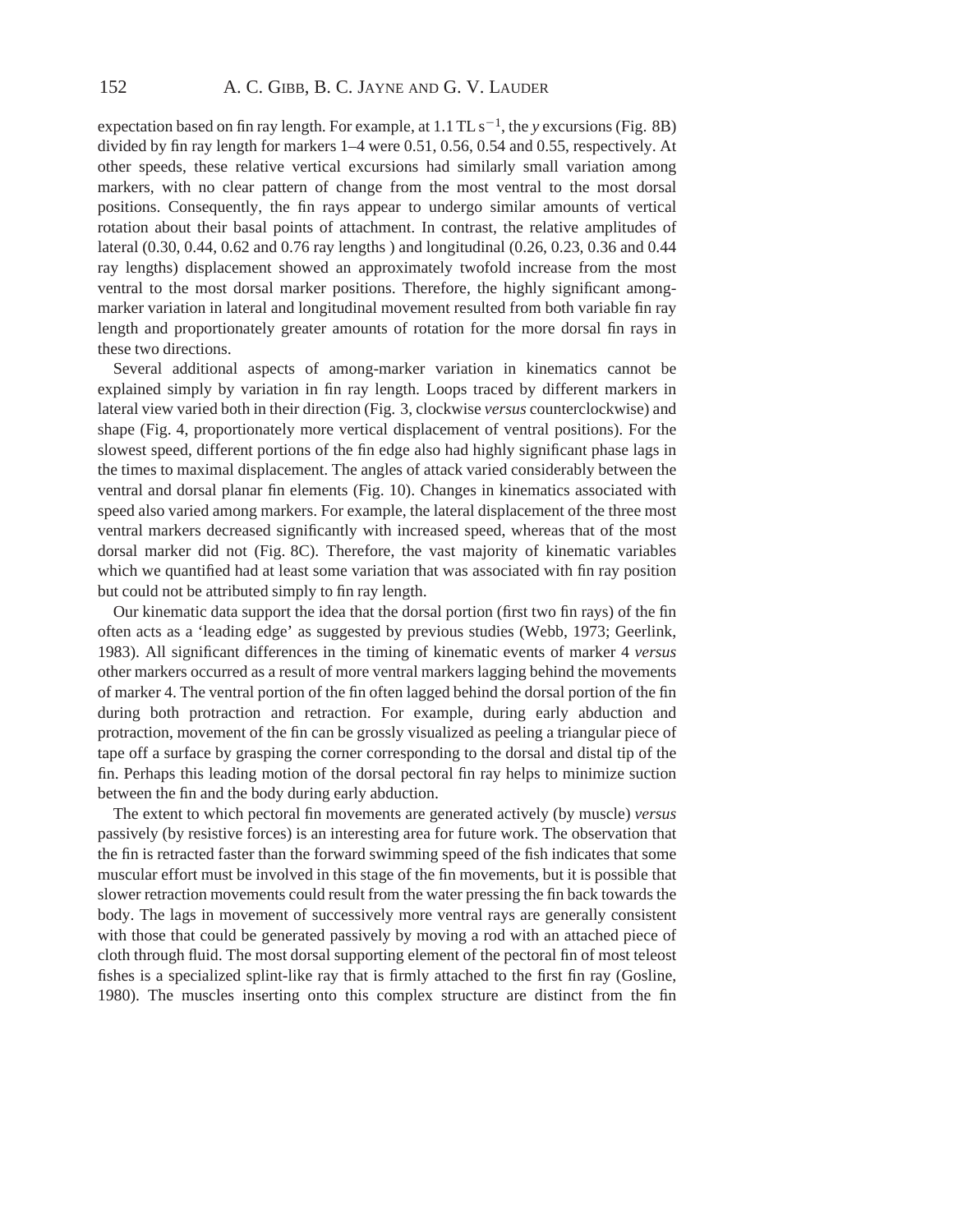adductors and abductors that attach to more ventral fin rays (Winterbottom, 1974). Therefore, it seems anatomically feasible that activity of these muscles could move the entire fin as long as the fin membrane is taut. Electromyographic studies presently under way will help to resolve these issues.

## *The effects of speed*

Changes in fin beat frequency showed the clearest association with increased speed (Table 2, Fig. 5). Dividing swimming speed by fin beat frequency provides an estimate of the distance traveled per cycle. From the slowest to the fastest swimming speeds observed for the bluegill these quantities were 4.5, 6.4, 7.9, 8.5 and 9.9 cm cycle<sup> $-1$ </sup>, respectively. These results are analogous to the increase in stride length that commonly occurs for limbed animals. The observation that swimming speed increased more rapidly than fin beat frequency suggests that factors besides fin beat frequency must contribute to increased swimming speed. The bluegill also had considerable variations in the amplitude, direction and speed of fin edge movements that were associated with increased swimming speed.

Because the dorsal margin of the fin generally acted as a leading edge, accounting for its orientation helps to explain some of the variation that was associated with speed. Assuming that the leading edge is a straight line between marker 4 and a point at the base of the most dorsal fin ray, it is possible to estimate the angle of this line segment as seen from its projection in lateral (x–*y* plane), ventral (*x*–*z* plane) and anterior (*y*–*z* plane) views. For example, at  $0.3$  TL s<sup>-1</sup>, when the fin tip was maximally levated (1.5–1.8 cm above the fin base), the leading edge was oriented dorso-caudally at an angle of about 28 ˚ with respect to the horizontal, whereas at  $1.1 \text{TLs}^{-1}$ , this angle approximated 48 $\degree$  (tip 2.6–2.8 cm above base). At maximal depression of the fin tip at  $0.3$  TL s<sup>-1</sup>, the tip of the fin was at a height approximately equal to that of the fin base, resulting in an orientation of approximately 90 $\degree$  with respect to the vertical when viewed anteriorly. At 1.1 TL s<sup>-1</sup>, the maximally depressed tip of the fin was only slightly (0.3–0.5 cm) above the base of the fin, resulting in an angle of about 80 $\degree$  relative to the vertical in the *y*–*z* plane. Therefore, the trend in increased vertical movement with increased speed (Fig. 8B) was primarily the result of increased dorsal movement of the fin during levation, rather than a change in the most ventral position at maximal depression.

At all swimming speeds for the bluegill, the tip of the leading edge was always posterior to its base, resulting in acute angles between it and the longitudinal axis of the fish as seen in a ventral view of maximal fin protraction (*x*–*z* plane). At 0.3 and 1.1 TL s<sup> $-1$ </sup>, these angles were approximately 62 $\degree$  and 55 $\degree$ , respectively. Webb (1973) found that these angles were also acute for the surf perch but, in contrast to the bluegill, they increased from 62 to 88° as swimming speed increased from 0.5 to 3.6 TL s<sup>-1</sup>. For the labrid *Coris formosa,* these angles show a broad range of variation from approximately 70 to 120 ˚, but swimming speed was not systematically controlled in this study (Geerlink, 1983).

The magnitude of the velocity of the tip of the fin ray depends on the speed at which the fin muscles rotate the base of the ray as well as on the length and orientation of the fin ray. If a fin ray perpendicular to the body were rotated posteriorly within the horizontal  $(x-z)$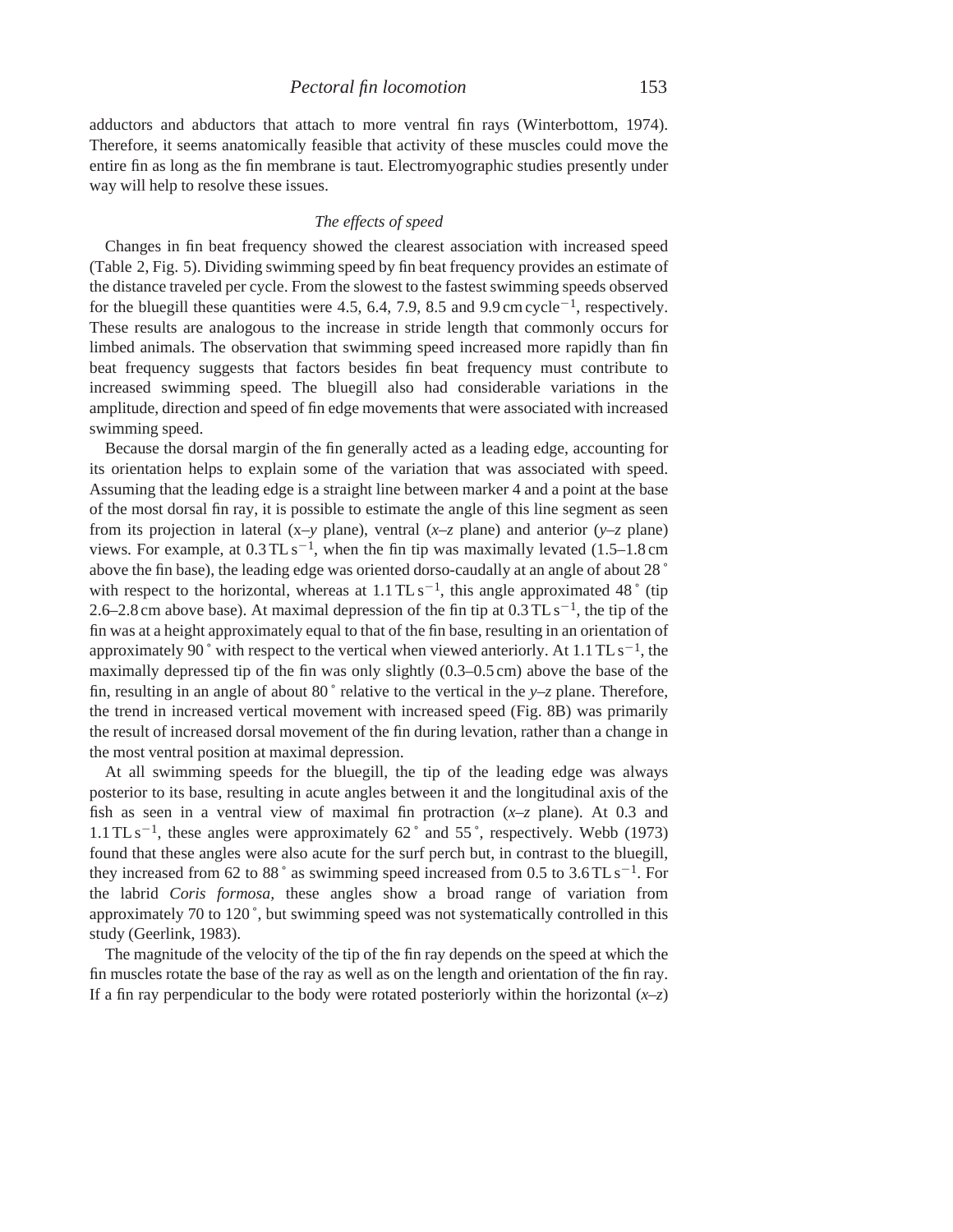plane at a constant angular velocity, then the speed of adduction (*z* direction) would be proportional to the cosine of the angle between the ray and the longitudinal axis of the fish. In contrast, the retraction (*x* direction) speed would be proportional to the sine of the same angle. Hence, in this hypothetical case, adduction speed is maximized when the fin is nearly parallel to the body, whereas retraction speed is maximized when the ray is nearly perpendicular to the body. In the bluegill, the angle between the leading edge of the fin and the longitudinal axis (in the  $x-z$  plane) was always considerably less than 90 $\degree$ . Because the maximal adduction speed (Fig. 2, slope of *z*) of the bluegill fin tip consistently occurred midway through adduction, this pattern of velocity cannot be explained as being the simple result of the angular orientation (in the *x*–*z* plane) of the leading edge. Instead, the speed of adduction is the result of rotation of the leading edge in both the  $x-z$  and the  $y-z$  planes with component angular velocities that are not constant through time.

At the highest swimming speed, the pectoral fin of the bluegill remained near the body for as much as 25 % of a cycle after adduction (Fig. 2B). This pause in fin movement made it difficult to evaluate the proportion of time that the fin spent in each phase of the fin beat cycle. During the pause, the fin orientation was unsuitable for producing thrust; thus, decreasing the amount of time spent in this 'pause' or 'refractory' period is a potential mechanism for meeting the requirements of increased thrust for increased swimming speed. Surprisingly, in bluegill, the pause only appeared at the highest swimming speeds and a regular pause phase was not apparent at lower speeds. In contrast, as the swimming speed of the surf perch increased from  $0.5$  to  $4.4 \text{ TL s}^{-1}$ , Webb (1973) found that the refractory portion of the pectoral fin beat cycle decreased from approximately 65 to 0 %. This difference in fin movements may contribute to the ability of the surf perch to use pectoral fin locomotion over a larger range of speeds than can the bluegill.

When considering thrust production, the retraction movements are also particularly important because of their orientation parallel to the overall direction of travel. Within the fin beat cycle, the timing of maximal retraction speed was more variable than that of adduction. The maximal speed of retraction usually exceeded the swimming speed, resulting in a backward slip of the fin with respect to the water. Similarly, for aquatic undulatory swimming, the speed of posterior wave propagation exceeds the swimming speed and comparisons of the wave and swimming speeds are often used as indices of efficiency (Gray, 1968). For the bluegill fin tip, the ratio of maximal retraction speed to swimming speed declined from 2.75 to 1.00 as speed increased. Thus, either the efficiency of pectoral fin locomotion increases with increased speed or, more probably, different mechanisms of propulsion contribute to thrust as speed increases.

### *Lift-* versus *drag-based locomotion*

Pectoral fin swimmers have been considered as using either lift- or drag-based propulsive mechanisms (Blake, 1983; Webb and Blake, 1985). We feel that the difficulties both in quantifying the relevant flow and in integrating forces over the entire fin make quantitative estimates of the lift and drag forces in the bluegill extremely difficult. However, we discuss some of our kinematic observations of bluegill, which are at least consistent or inconsistent with the alternative mechanisms that have been proposed for pectoral fin swimming.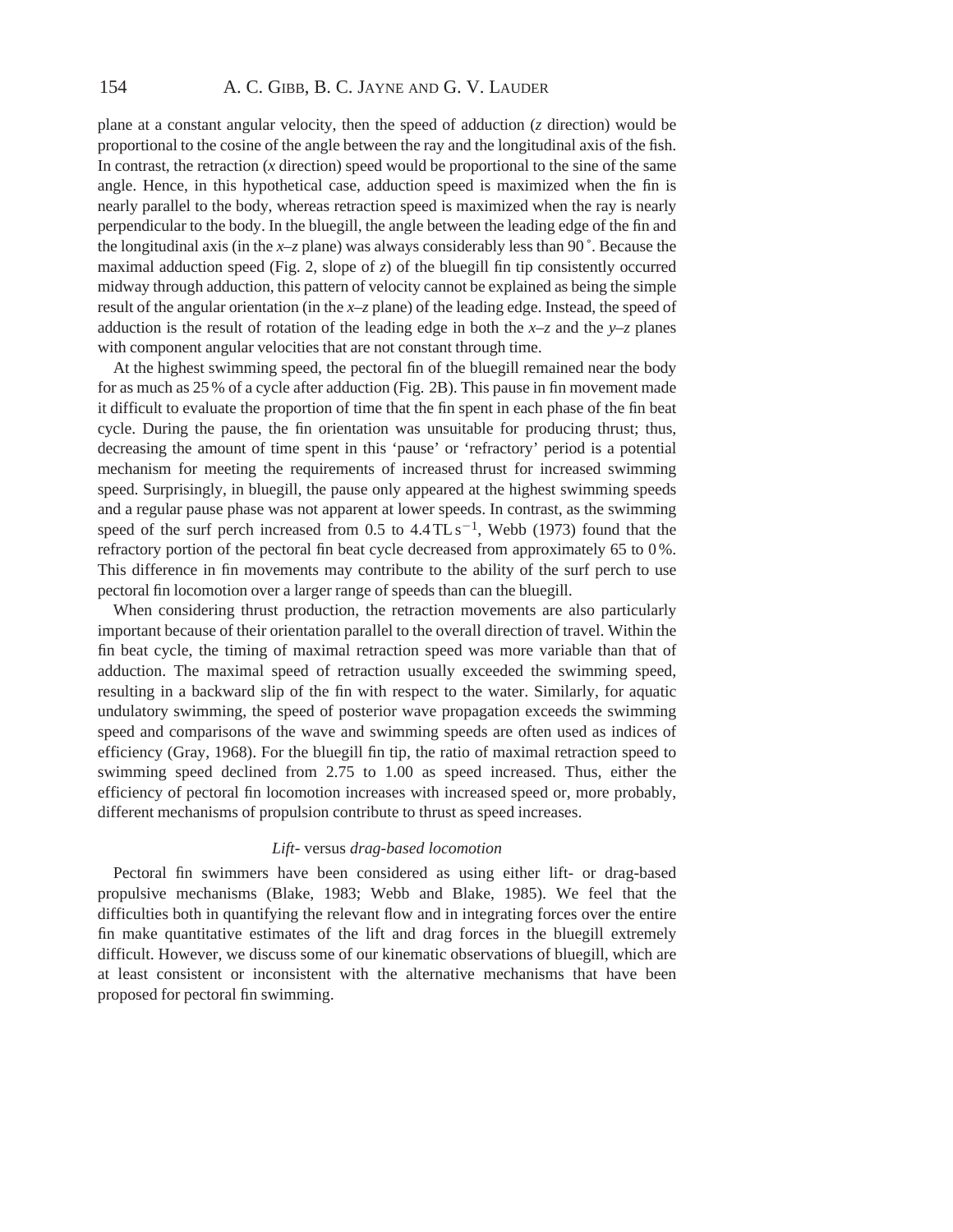For drag-based swimming, one would expect pectoral fin rotation primarily in the horizontal plane, with the fin surface perpendicular to the overall direction of travel (Webb and Blake, 1985). In contrast, for lift-based swimming, one would expect a vertical upstroke of the fin, with the anterior fin edge dorsal to the posterior trailing edge followed by a downstroke with a reversed orientation of the anterior and posterior edges of the fin. The intermediate pectoral fin kinematics of the bluegill sunfish (Figs 3, 4, 9 and 10) indicates that a complicated combination of these mechanisms produces thrust.

Purely drag-based locomotion should have very distinct propulsive and recovery phases (Webb and Blake, 1985). If the pectoral fins were retracted in a manner similar to the oars of a rowing boat, then the forward speed of the fish during the propulsive phase (retraction) should exceed that of the recovery phase (protraction). Hence, the swimming speed (*x* direction) would vary periodically and be in phase with fin retraction. Plots of the *x* displacement of the body of bluegill *versus* time (Fig. 11B) revealed no clear pattern of periodic variation associated with the fin beat cycle for any of the five swimming speeds. For drag-based propulsion, one would also expect 'feathering' of the fin during the recovery stroke. During fin depression and protraction, the orientation of the surface of the dorsal fin element was usually more nearly parallel to the overall trajectory than it was during retraction (Fig. 10), and this resembles the expectation of feathering a paddle.

When a flat plate (paddle) moves with constant speed through a fluid and its surface is perpendicular to the direction of movement, the thrust forces produced by drag on such a paddle are proportional to  $(u-V)^2$ , where *u* is the speed of the paddle relative to the object being propelled and *V* is the overall swimming speed. This relationship is the basis for a variety of drag-based models of propulsion by oscillating structures (Webb and Blake, 1985: equation 7-10). For the bluegill pectoral fin,  $u-V$  is maximized at the maximal speeds of retraction. For swimming speeds of 0.3, 0.5, 0.75, 1.0 and  $1.1$  TL s<sup>-1</sup>, mean maximal speeds of retraction minus *V* were 9.5, 8.1, 6.1, 3.3 and 0 cm s<sup>-1</sup>, respectively. Despite the fact that maximal retraction speed usually exceeded swimming speed,  $u-V$ was greater than zero for only a small portion of the fin beat cycle and for only the dorsal portions of the distal edge of the fin. In Fig. 9, when  $u-V>0$ , there is a brief reversal of direction, and for marker 4 at  $0.3$  TL s<sup>-1</sup> this occurred for about 0.17 s, which was only 17 % of a cycle. These observations suggest that drag-based mechanisms of propulsion may not be sufficient to account for movement during the entire locomotor cycle.

One expectation for lift-based oscillatory swimming [such as the underwater 'flying' of penguins (Clark and Bemis, 1979)] is that the body should oscillate vertically. Webb (1973) did observe this for the pectoral fin swimming of the surf perch. In contrast, the vertical displacement of the body of the bluegill showed no conspicuous periodic variation at any of the swimming speeds (Fig. 11C). A lift-based mechanism of propulsion with varying orientations of the lift and drag forces acting on the pectoral fins could produce relatively constant forward speed and a lack of vertical oscillation.

Frictional drag forces are parallel whereas lift forces are perpendicular to the incident flow of fluid on an object. For the sake of simplicity, the incident flow on an object is often assumed to have an equal magnitude to, and an opposite direction from, the velocity of movement of an object. In Fig. 10 we used these assumptions combined with our experimentally observed trajectories and orientations of planar fin elements to consider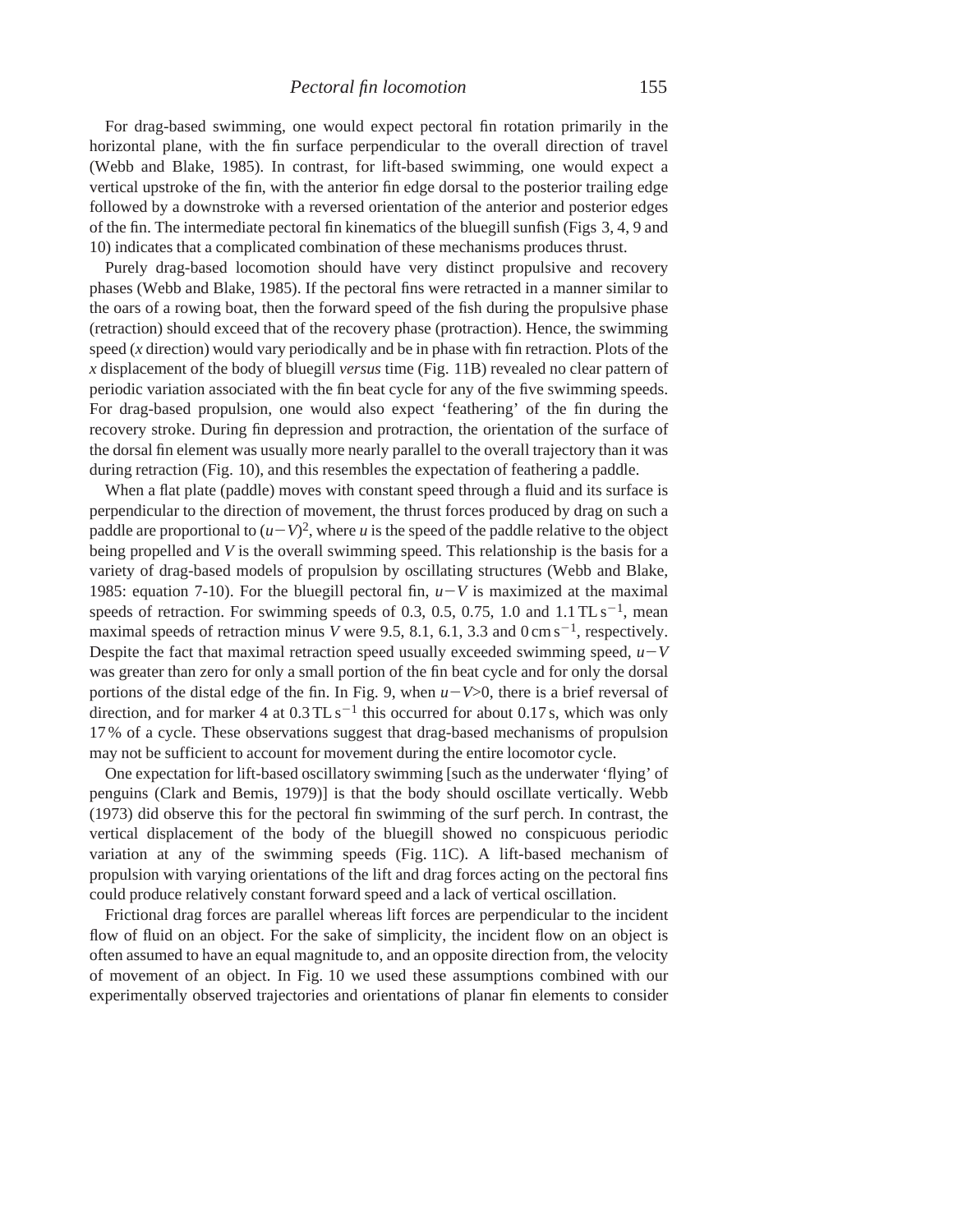

Fig. 11. Displacement of marker 4 and a body reference point over two fin beat cycles for one individual. (A) Longitudinal displacement of marker 4; (B) longitudinal displacement of a point marking the anterior point of the anal fin of the fish; (C) vertical displacement of the same reference point as in B on the body. Note that all graphs have been plotted to the same scale to emphasize that changes in the longitudinal and lateral positions of the reference point are small and show no pattern.

possible mechanisms of forward movement. The resultant force acting on the fin is the vector sum of the total lift and drag forces, and this vector must have a forward-directed *x* component in order to contribute to forward propulsion.

In some cases, it is possible to predict that the resultant vector has a forward-directed component. For these instances, the relative contributions of lift and drag can be estimated after the angle of attack has been determined (although the magnitudes of the lift and drag vectors may not be known). For example (Fig. 10, inset ii), if the trajectory of the fin element is oriented posteriorly, and  $\alpha$  plus the acute angle between the fin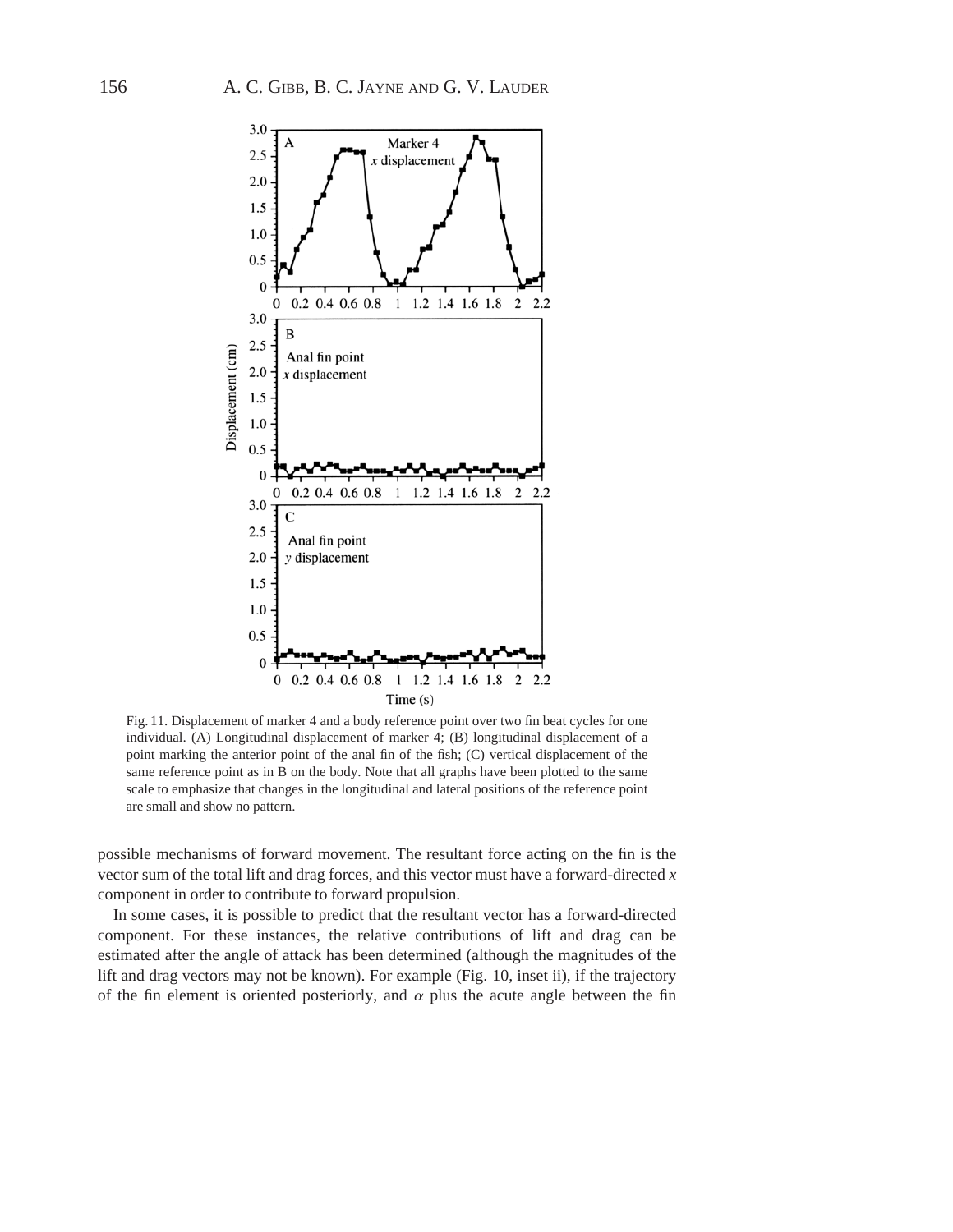element and the horizontal exceeds  $90^\circ$ , then the drag forces acting on the fin will be much greater than the lift forces, and the resultant vector will always be oriented forward. In contrast, if the fin element has a forward trajectory (Fig. 10, insets ia and ib), then there will be a forward-directed resultant vector only if the sum of the *x* components of the drag and lift vectors is directed forward. Hence, the existence of a forward-directed resultant vector during most of pectoral fin depression (Fig. 10) can only be determined if the magnitudes of the lift and drag vectors are known precisely. The absence of noticeable deceleration (of the body) during fin depression and protraction suggests that the magnitude of the lift force may be sufficient to cause a forward-directed resultant vector. The orientations and trajectories of the fin elements also bear a striking resemblance to the orientation and movement path of certain insect wings during flight (Nachtigall, 1966), adding to the plausibility of a partially lift-based mechanism of pectoral fin locomotion.

### *Acceleration reaction force*

In addition to lift- and drag-based forces, the acceleration reaction is a potential source of thrust force. In fact, the acceleration reaction may produce forward propulsive force in situations where lift and drag forces produced by propulsor oscillations cancel and therefore produce no net forward thrust (Daniel, 1984). For *Lepomis* pectoral fin locomotion, several lines of evidence suggest that the acceleration reaction may be particularly important in thrust production. The pectoral fin of *Lepomis* has a Reynolds number ( $Re$ ) of approximately  $5 \times 10^3$ . At Reynolds numbers of this magnitude, hydrodynamic theory predicts that pressure drag and the acceleration reaction are important force components during swimming (see Fig. 3 in Webb, 1988). In addition, the reduced frequency parameter  $(\sigma)$  for the pectoral fin is approximately 0.85. At larger values of  $\sigma$  ( $\sigma$ >0.4), the acceleration reaction dominates force production (Webb, 1988) and unsteady effects cannot be ignored when considering the total force balance on the fin.

At the beginning of abduction–protraction and the end of adduction–retraction in *Lepomis*, there are short periods of rapid fin acceleration and deceleration, respectively (Fig. 9). These periods of rapid change in fin velocity occur when acceleration reaction forces would be predicted to be maximal (Daniel, 1984). As the fin decelerates at the end of abduction, the acceleration force will be an anteriorly directed vector, because the force of the added mass of water around the fin will resist deceleration and tend to move the fish forward. In contrast, at the end of adduction, the added mass of water around the fin will continue to push the fin posteriorly, an action that will also propel the fish forward.

On the basis of the equations and graphical depictions of thrust as a function of appendage angle presented in Daniel (1984), it seems likely that the bluegill fin generates positive, but modest, thrust forces from the acceleration reaction. The stroke angle ( $\gamma_1$  of Daniel, 1984; Fig. 3) for the bluegill fin is only approximately  $60^\circ$ , whereas a value of 120 ˚ is required to maximize acceleration reaction thrust forces for fin strokes which end against the body ( $\gamma$ <sub>2</sub>=0, Daniel, 1984). If we assume that the acceleration reaction force acts normal to the pectoral fin, then the acute maximal angle of the fins from the body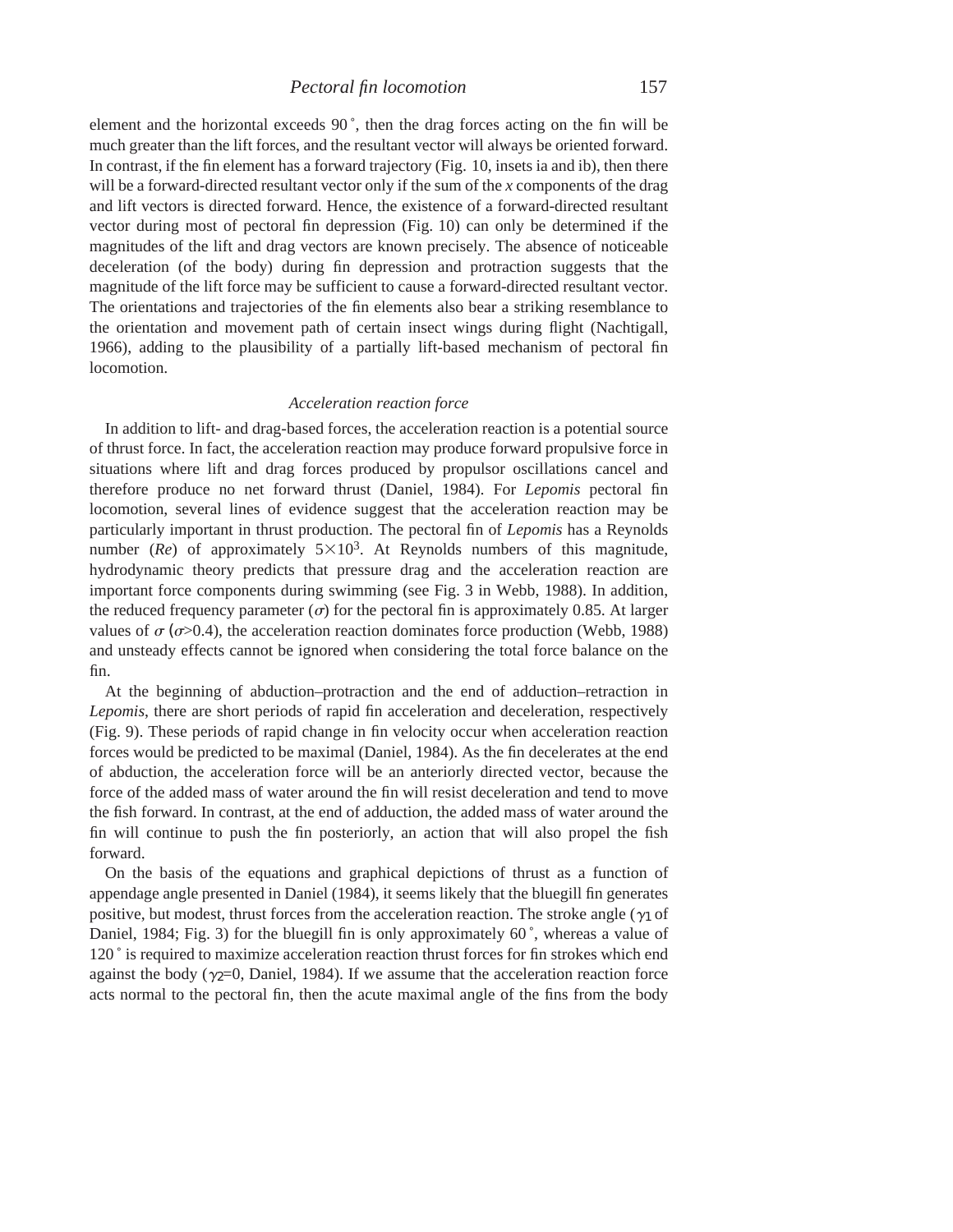results in anterio-laterally directed acceleration reaction force vectors which would have a smaller anteriorly directed thrust component than if the fin were brought out past a 90 ˚ angle from the body. However, increasing the angle of the fin from the body would also be likely to increase drag forces greatly. The extent of maximal fin protraction may thus be a compromise between thrust gained from the acceleration reaction and the drag force that opposes movement.

Although we can calculate many of the variables needed to estimate the acceleration reaction (i.e. fluid density, fin volume, acceleration of the fin relative to the fluid), it is extremely difficult to calculate the added mass coefficient of the fin for several reasons. The orientation of the object into the flow has a strong effect on the magnitude of the added mass coefficient. Because the orientation of the fin to the flow changes constantly throughout the fin beat cycle, the added mass coefficient changes as well. If the shape of the object changes during the stroke, then the added mass coefficient will also change. In addition, the large oscillations of the fins may give rise to vortex shedding, a process that will change the added mass coefficient in an unpredictable manner (Daniel, 1984). Thus, although it is clear that the acceleration reaction is important for force production in *Lepomis* pectoral fin swimming, it is difficult to quantify the amount of force it generates.

# *Blade element theory*

It remains unclear how appropriate it is to consider the fin as consisting of a series of straight, rather than curved, elements. As shown in Fig. 10, at the same instant, the orientations of the dorsal and ventral fin elements often differ considerably, particularly at the slowest speed. Hence, the fin surface is actually curved during most of the low-speed swimming movements. During most of fin depression and protraction, the distal edge of the pectoral fin is concave anteriorly and ventrally. During fin retraction and levation, the concavity of the fin surface tends to be oriented posteriorly and slightly ventrally. The paucity of significant phase lags in displacements of markers at speeds greater than  $0.3$  TL s<sup>-1</sup> suggests that there is less curvature of the fin at the higher speeds. Hence, the fin may be more plate-like at the higher speeds. In addition to the chordwise curvature of the fin, the fin also curves along the length of the fin rays. Because the coefficients of both lift and drag depend on the shape of an object, the estimates of thrust production for both lift- and drag-based models will be affected by this curvature of the fin.

It is difficult to estimate the flow actually experienced by the pectoral fin. When considering potential mechanisms of lift-based propulsion (Fig. 10), we only considered the distal edge of the fin and we assumed that the incident flow was the vector sum of the overall velocity of the fish plus the velocity of the fin relative to the body of the fish. When flows surrounding flapping structures have been visualized, they often show complex patterns of vortex formation (Brodsky, 1991). Furthermore, as emphasized by Blake (1979), the entire surface of the oscillating structure must be accounted for, and this is computationally complex. For example, the fin tip is motionless relative to the water in the *x* direction when the retraction speed matches the overall swimming speed; however, the proximal fin will simultaneously experience incident flow equal to the overall swimming speed of the bluegill.

One strategy to increase locomotor efficiency is to increase the proportion of the total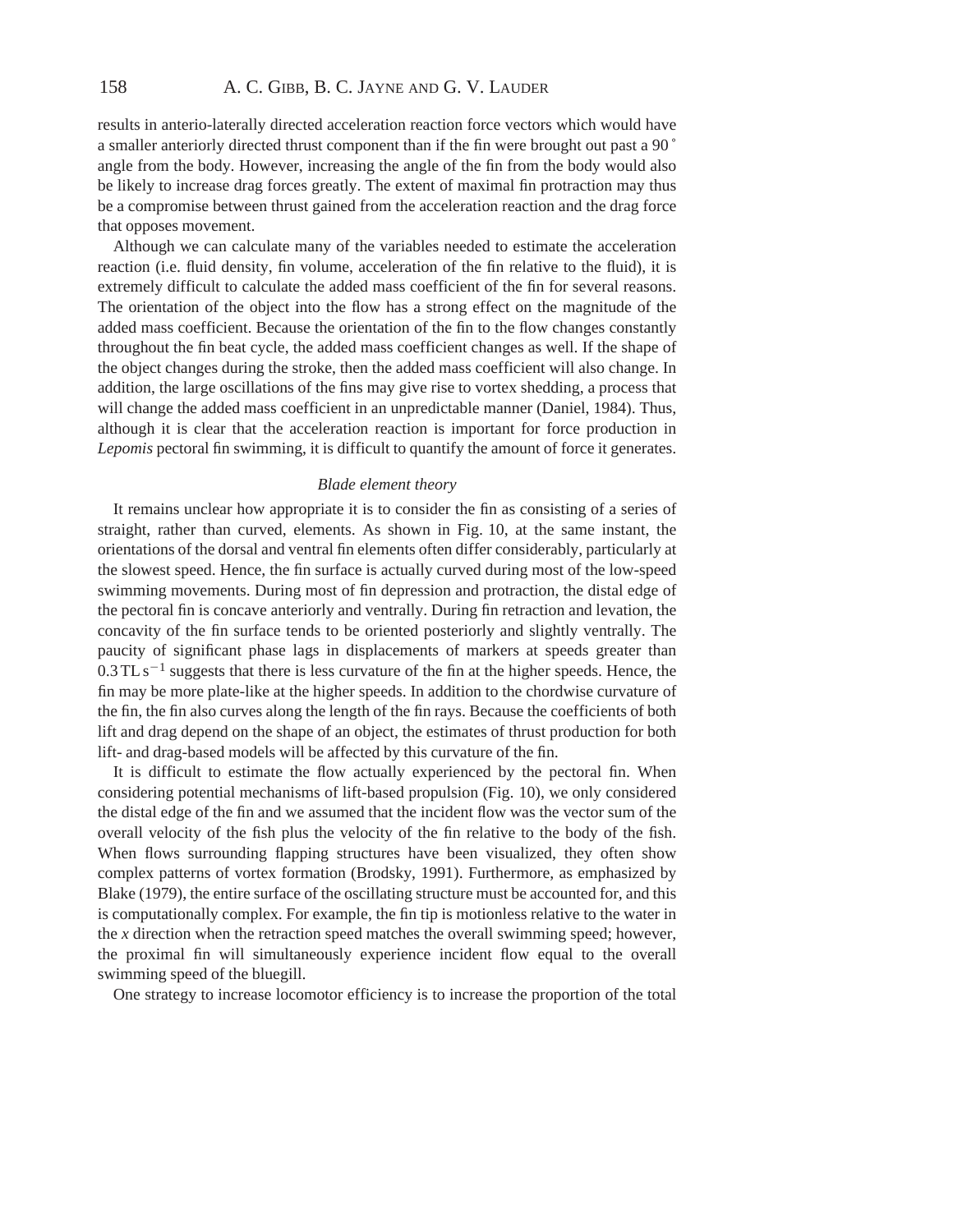surface area that is located distally in the fin (Blake, 1979). The bluegill pectoral fin does indeed expand substantially proximally to distally. When the fin is at rest against the body of a bluegill with a total length of approximately 18 cm, the distances between the dorsal and ventral edges at the base and the distal tip of the fin are 1.0 and 3.1 cm, respectively. Proceeding from the most proximal to most distal one-third of the fin (based on length of the longest ray), the surface areas are approximately 1.3, 1.6 and 2.4 cm<sup>2</sup>, respectively. These areas represent three chordwise strips along the fin span. The combination of within-fin variation in both morphology and three-dimensional kinematics adds to the challenge of attempting to account for all of the forces experienced by the entire fin.

Several results of this study indicate that bluegill sunfish use a type of pectoral fin locomotion which exploits lift, drag and acceleration reaction forces. First, there is no clear pattern of vertical body oscillation or propulsive/recovery phases, as would be expected for purely lift-based or drag-based mechanisms of propulsion, respectively (Fig. 11). Second, there is only a short period during which the speed of retraction of the fin is greater than the overall swimming speed and could potentially be generating forward propulsion by means of drag forces (Fig. 9). Third, the three-dimensional angles of attack, and predictions of lift and force vectors based on these angles, suggest that, although drag forces generate the primary propulsive force during adduction, lift forces may enable bluegill to generate forward thrust during abduction (Fig. 10). Fourth, the reduced frequency parameter and Reynolds number of the pectoral fin (in addition to the pattern of acceleration and deceleration of the fin during the fin beat cycle) indicate that the acceleration reaction is an important component in the generation of force. However, it is important to keep in mind that, to a large extent, these conclusions are contingent on the assumption that subdividing the fin into a series of planar elements creates an accurate hydrodynamic model.

Many critical questions about finned locomotion remain. In particular, there is still a large gap between kinematic studies such as this and the more comprehensive hydrodynamic analyses that are necessary to understand the generation of propulsive forces. In order to bridge this gap, we feel that research could proceed in a number of directions.

First, there is still a dearth of three-dimensional kinematic data on the pectoral fin of fishes during swimming. Further analyses of the movement of the leading edge alone from a ventral view are not likely to add much to current data (Archer and Johnston, 1989; Blake, 1979, 1980; Geerlink, 1983, 1989; Webb, 1973). However, given that kinematic data in three dimensions are only available for one species, it would be useful to obtain such data from several other species swimming at different speeds. Such future work would be particularly valuable if data were to be obtained on a range of speeds in several taxa, some of which typify lift- and drag-based modes of pectoral fin propulsion. The data presented here show complex effects of speed on patterns of fin deformation, and speed by fin element interactions should be a key area for future investigation. In addition, the placement of markers on other areas of the fin (e.g. between the fin base and the distal edge) will allow the fin to be divided into smaller and more precise chordwise units along the span, which could then be analyzed quantitatively using blade element theory. Second, electromyographic studies of the pectoral fin musculature during finned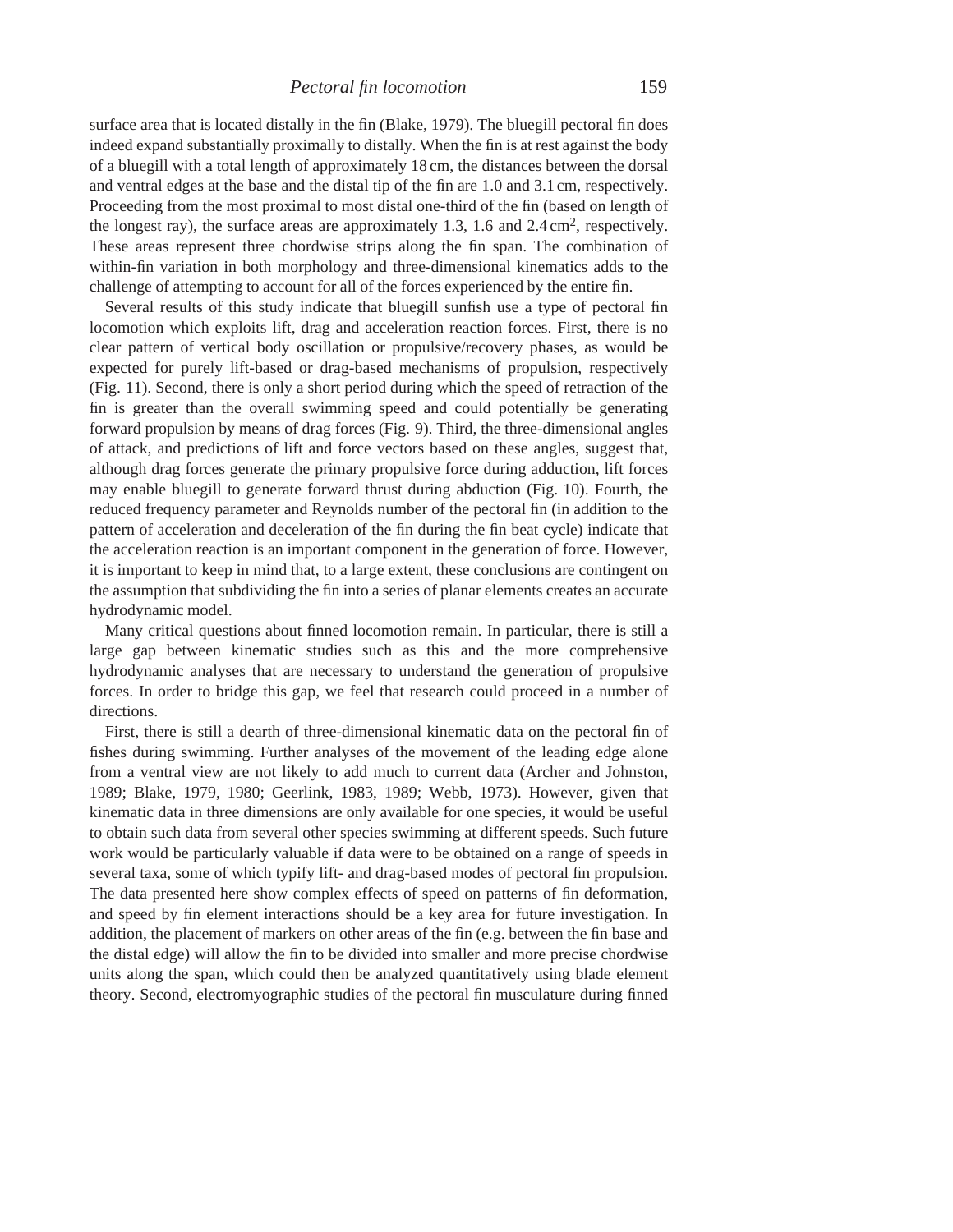# 160 A. C. GIBB, B. C. JAYNE AND G. V. LAUDER

locomotion may clarify the relationship between active and passive components of fin movement. Third, dye visualization of the flow around the pectoral fin may enable us to assess the extent of vortex shedding around the fin during the fin beat cycle. Finally, the kinematic data obtained here require full treatment in a comprehensive hydrodynamic model such as that of Blake (1983, pp. 234–239). Only by integrating kinematic data with a quantitative model of force production will we be able to understand how thrust is generated by the fin. Such an analysis will probably have to consider the force balance for a number of elements within the fin (the precise number to be determined from kinematic analyses of marked fins) and sum these forces over the entire fin for a series of discrete time intervals during the fin beat cycle.

Support for this work was provided by NSF grant BNS 8919497 to B.C.J. and G.V.L. and NSF BSR 9007994 to G.V.L. The high-speed video system was obtained under NSF BBS 8820664. We thank Professor D. Weihs, Miriam Ashley-Ross, Amy Cook and Gary Gillis for very helpful discussions and the two reviewers for their helpful comments.

### **References**

- ALEXANDER, R. MCN. (1989). Optimization and gaits in the locomotion of vertebrates. *Physiol. Rev.* **69**, 1199–1227.
- ARCHER, S. D. AND JOHNSTON, I. A. (1989). Kinematics of labriform and subcarangiform swimming in the Antarctic fish *Notothenia neglecta. J. exp. Biol.* **143**, 195–210.
- BLAKE, R. W. (1979). The mechanics of labriform locomotion. I. Labriform locomotion in the angelfish (*Pterophyllum eimekei*): an analysis of the power stroke. *J. exp. Biol.* **82**, 255–271.
- BLAKE, R. W. (1980). The mechanics of labriform locomotion. II. An analysis of the recovery stroke and the overall fin-beat cycle propulsive efficiency in the angelfish. *J. exp. Biol.* **85**, 337–342.
- BLAKE, R. W. (1983). Median and paired fin propulsion. In *Fish Biomechanics* (ed. P. W. Webb and D. Weihs), pp. 214–247. New York: Praeger Publishers.
- BRODSKY, A. K. (1991). Vortex formation in the tethered flight of the peacock butterfly *Inachis io* L. (Lepidoptera, Nymphalidae) and some aspects of insect flight evolution. *J. exp. Biol.* **161**, 77–95.
- CLARK, B. AND BEMIS, W. (1979). Kinematics of swimming of penguins at the Detroit Zoo. *J. Zool., Lond.* **188**, 411–428.
- DANIEL, T. L. (1984). Unsteady aspects of aquatic locomotion. *Am. Zool.* **24**, 121–134.
- DANIEL, T. L. AND WEBB, P. W. (1987). Physical determinants of locomotion. In *Comparative Physiology: Life in Water and on Land* (ed. P. DeJours, L. Bolis, C. R. Taylor and E. R. Weibel), pp. 343–369. New York: Liviana Press.
- GEERLINK, P. J. (1983). Pectoral fin kinematics of *Coris formosa* (Labridae, Teleostei). *Neth. J. Zool.* **33**, 515–531.
- GEERLINK, P. J. (1989). Pectoral fin morphology: A simple relation with movement pattern? *Neth. J. Zool.* **39**, 166–193.
- GOSLINE, W. A. (1980). The evolution of some structural systems with reference to the interrelationships of modern lower teleostean groups. *Japan. J. Ichthyol.* **27**, 1–28.
- GRAY, J. (1968). *Animal Locomotion.* London: Weidenfeld and Nicolson.
- HILDEBRAND, M. (1985). Walking and running. In *Functional Vertebrate Morphology* (ed. M. Hildebrand, D. M. Bramble, K. F. Liem and D. B. Wake), pp. 38–57. Cambridge: Harvard University Press.
- LINDSEY, C. C. (1978). Form, function and locomotory habits in fish*.* In *Fish Physiology*, vol. 7 (ed. W. S. Hoar and D. J. Randall), pp. 1–100. New York: Academic Press.
- NACHTIGALL, W. (1966). Die kinematik der Schlagflügelbewegungen von Diptereni Methodische und analytische Grundlagen zur Biophysik des Insektenflugs. *Z. vergl. Physiol.* **52**, 155–211.
- WEBB, P. W. (1973). Kinematics of pectoral fin propulsion in *Cymatogaster aggregata*. *J. exp. Biol.* **59**, 697–710.